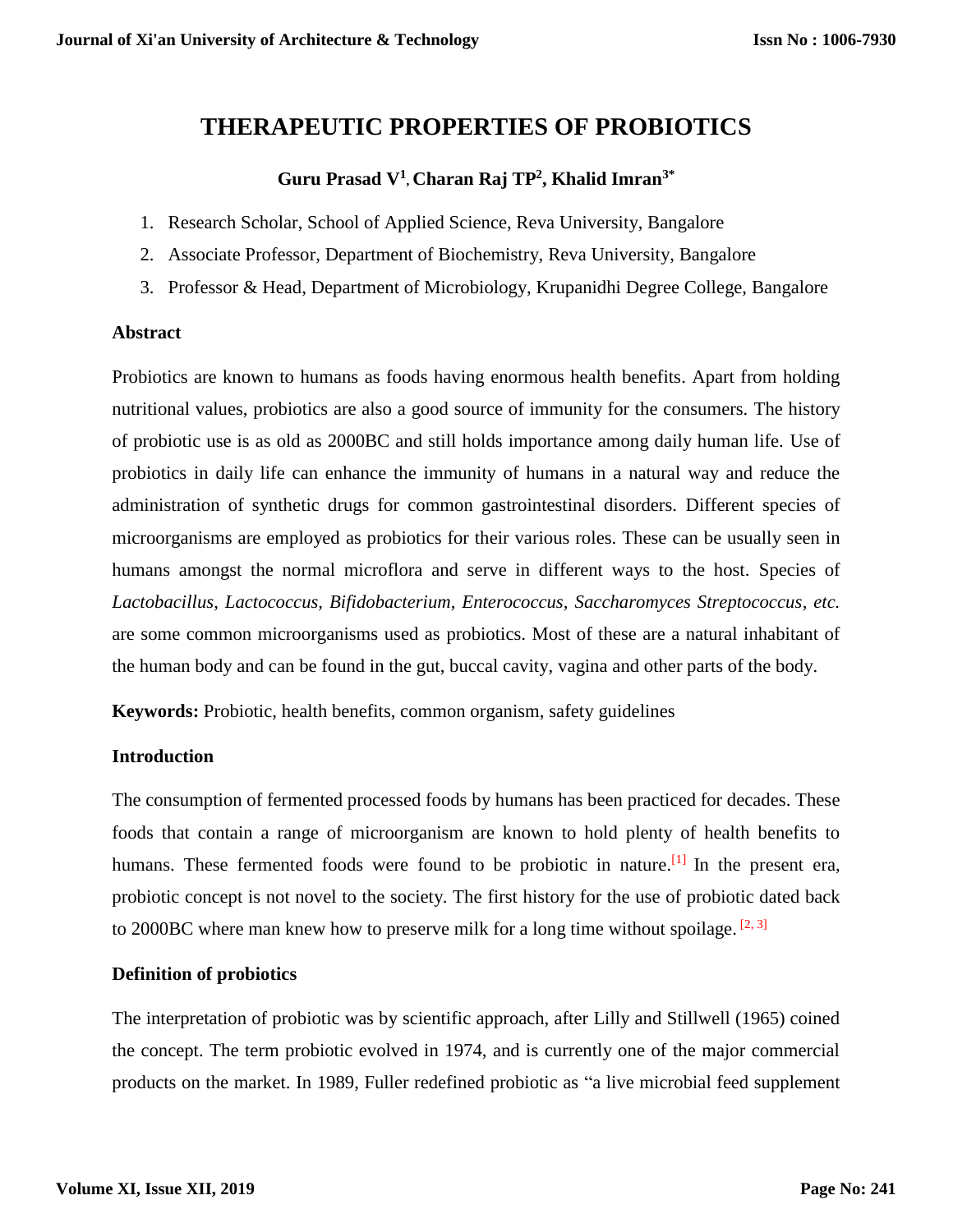that beneficially affects the host animal by enhancing its microbial intestinal balance". Nevertheless, according to the FAO / WHO in 2002, the word probiotic is described as "living microorganism that provides health benefits when consumed in sufficient quantities". [4] The term probiotics was derived from the Latin "pro" preposition, meaning "for" and the Greek word "biotic" meaning "bios" or "life". The minimum dose of probiotic as recommended is usually between  $10^9 - 10^{11}$  CFU/day.  $^{[5]}$ 

At present people are using probiotics for two reasons; they are living organisms which provide nutrients to the host and they are able to fight against certain infections (mostly pathogenic organism causing gastrointestinal infection). <sup>[6]</sup> Probiotics production is a multibillion dollar industry.  $\begin{bmatrix} 7 \end{bmatrix}$  Common food products which contain probiotics include yogurt, nutrition bar, cheese, ice-cream, cereals, infant's food, milk, curd. Apart from food products, probiotics are also known to be found in cosmetic products.  $[1, 4]$  Probiotics can also be widely consumed in the form of lyophilized tablets, only under a doctor's prescription for gastrointestinal problems. <sup>[4]</sup>

### **History of probiotics**

Emmanuel Karasu of Ottoman Salonica decided to send Isaac Carasso (nephew) back to Barcelona during Balkan time, which was the beginning of the 20th century. He found that a lot of people suffer from gastrointestinal disorder and recommended that they take yogurt for improved bowel health. He got a pure LAB strain from the Pasture Institute and started to produce yogurt using conventional methods. <sup>[5]</sup> He later developed a company called "Dannon milk products" in America in 1942. While, in 1935, Dr. Shirota created "Yakult", a dietary supplement of probiotic drink that can be eaten orally. The name Yakult comes from the Esperanto word "yogurt". <sup>[5]</sup> Table 1 indicates the probiotic history that existed.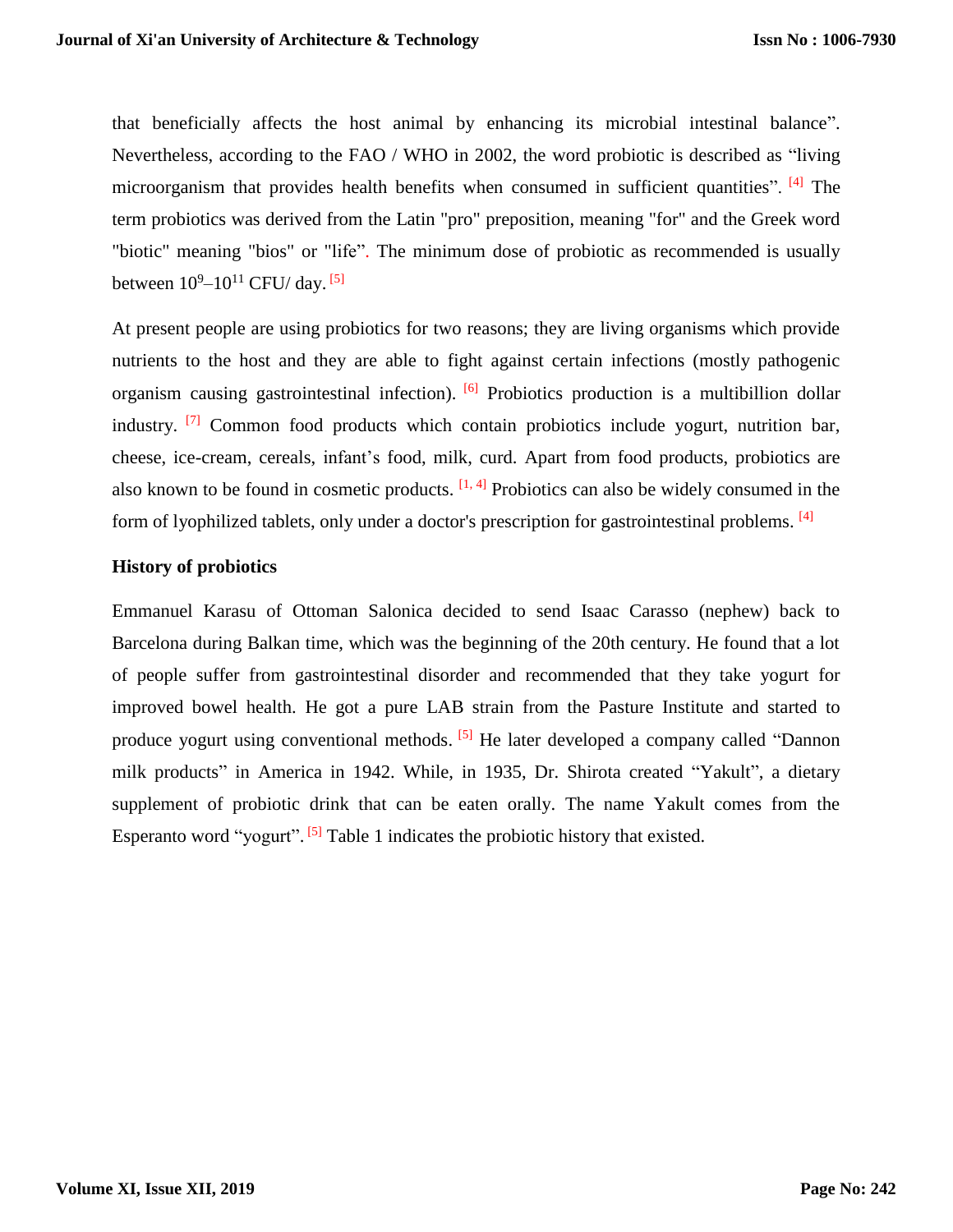| Year      | <b>Event</b>                                                             | <b>Reference</b> |  |
|-----------|--------------------------------------------------------------------------|------------------|--|
| 1857-1864 | LAB is considered to be spoiling species by Pasteur                      | 8                |  |
| 1873      | Lister isolated LAB from milk                                            | 9                |  |
| 1889      | In Tissier's microbiological intestinal micro biota of breast-fed        | 10               |  |
|           | infants, <i>Bifidobacterium</i> was described when it was isolated and   |                  |  |
|           | named bacterium, characterized by Y-formed morphs ("bifid")              |                  |  |
| 1890      | Ernst Moro an Austrian physician discovered Lactobacillus                | 11               |  |
|           | acidophilus                                                              |                  |  |
|           | Moro described Bacillus acidophilus and                                  |                  |  |
| 1900      | Metchnikoff tried first to find out The possible effect of these         | 12,13            |  |
|           | microbes on human health.                                                |                  |  |
| 1906      | Henry Tissier discovered Bifidobacteria organism                         |                  |  |
| 1907      | Bulgaricus associated with health was described by Metchnikoff           | 15               |  |
|           | French scientist by name Henry Boulard discovered probiotic yeast        | 16               |  |
| 1923      | Saccharomyces boulardii                                                  |                  |  |
| 1930      | Shirota markets <i>Lactobacillus casei</i> isolate-based fermented milk. |                  |  |
|           | Lactobacillus acidophilus strains have been shown to be involved in      |                  |  |
| 1935      | human digestive tract implantations.                                     | 15               |  |
|           | Shirota Minoru develops probiotic yogurt drink                           |                  |  |
| 1953      | The term probiotika was used by Kollath for active substances            | 18,19            |  |
|           | promoting health                                                         |                  |  |
| 1965      | The word Probiotics has been identified by Lilley and Stillwell as       | 20               |  |
|           | microbes that stimulate the growth of other microorganisms               |                  |  |
| 1989      | Probiotics as beneficial microbial supplements was defined by Fuller     | 15               |  |
| 2001      | FAO/WHO provide the definition of probiotics                             | 21               |  |
| 2002      | Probiotic officially recognized by the United Nations and the WHO        | 21               |  |
|           | as a living microorganism that has health benefits when                  |                  |  |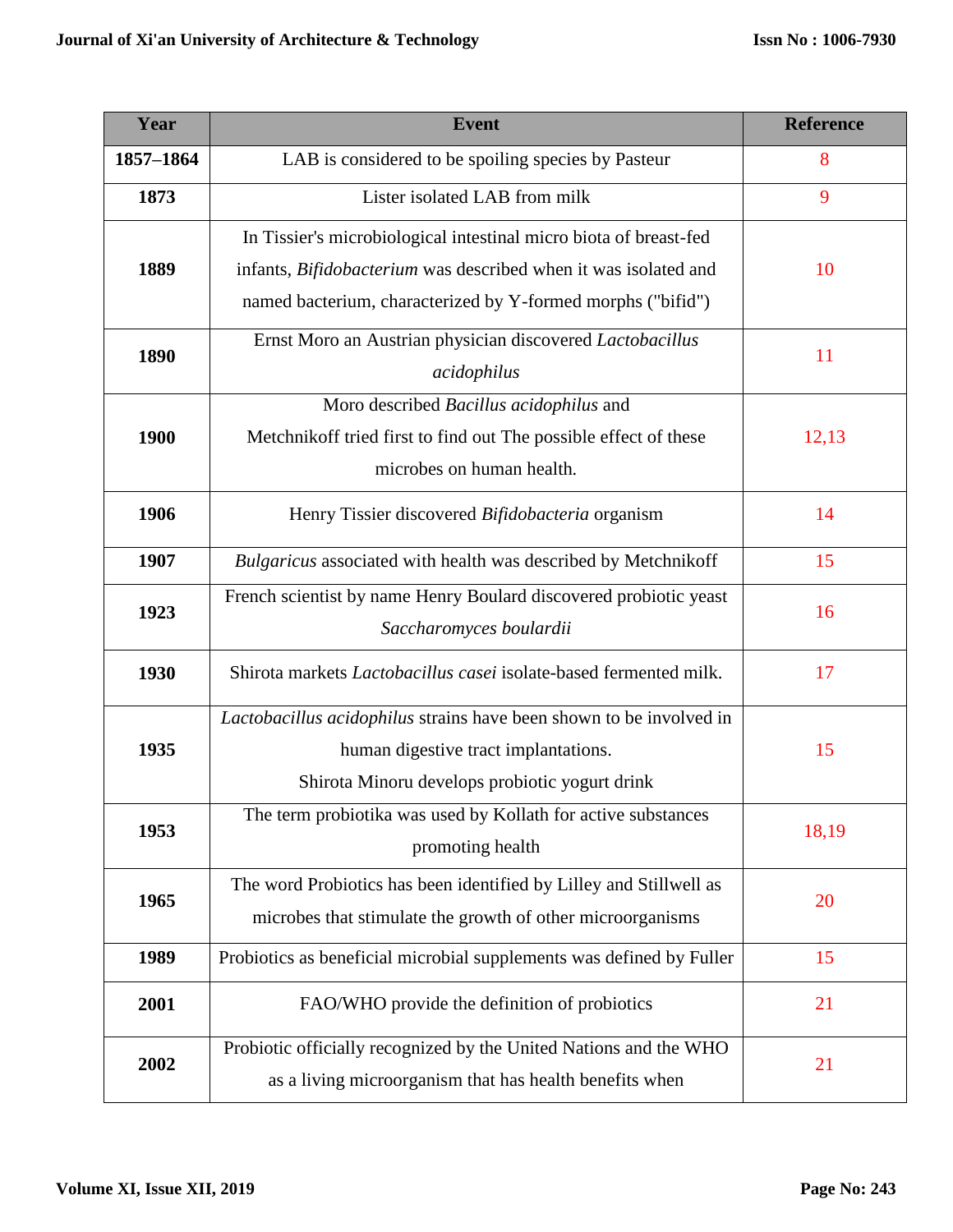|      | administered in sufficient amounts for host health benefits                           |    |
|------|---------------------------------------------------------------------------------------|----|
| 2003 | Genomic era: <i>Lactobacillus plantarum</i> , first genome sequence of a<br>probiotic | 22 |
| 2005 | Relman catalogs gut microbiome using high-throughput<br>16S rRNA amplicon sequencing  | 23 |
| 2016 | FDA / CBER Live Biotherapeutics Guidelines                                            | 24 |
| 2017 | 100 new candidates for next generation probiotics                                     | 25 |

### **Table 1: Milestones in the Discovery of Probiotics**

### **Overview of Probiotic Study**

Based on the definition of the word probiotics coined in 1974 and updated in 2002, there was a wide number of microorganisms isolated and known as probiotics. Such micro-organisms have been tested on humans and animals to treat different diseases and disorders. The probiotics are used in many varieties. Probiotics successfully produced should require stability in a variety of environmental conditions and survival in many different forms. There are many different methods available for screening the probiotic parameter. It is possible to select methods of isolation or their characterization, depending on the application of probiotics.  $[26, 27]$ 

According to previous studies, the properties of the lactic acid bacteria (LAB) were. [15, 28, 29]

- They are non-toxic and non-pathogenic organisms.
- Genetically stable in all conditions.
- Bile resistance
- Capable of producing organic acids, hydrogen peroxide, antimicrobial substances (Bacteriocin).
- Have many clinical health benefits.
- Acid resistance
- Has susceptible to the production process like freezing, storage, concentration, recovery and distribution.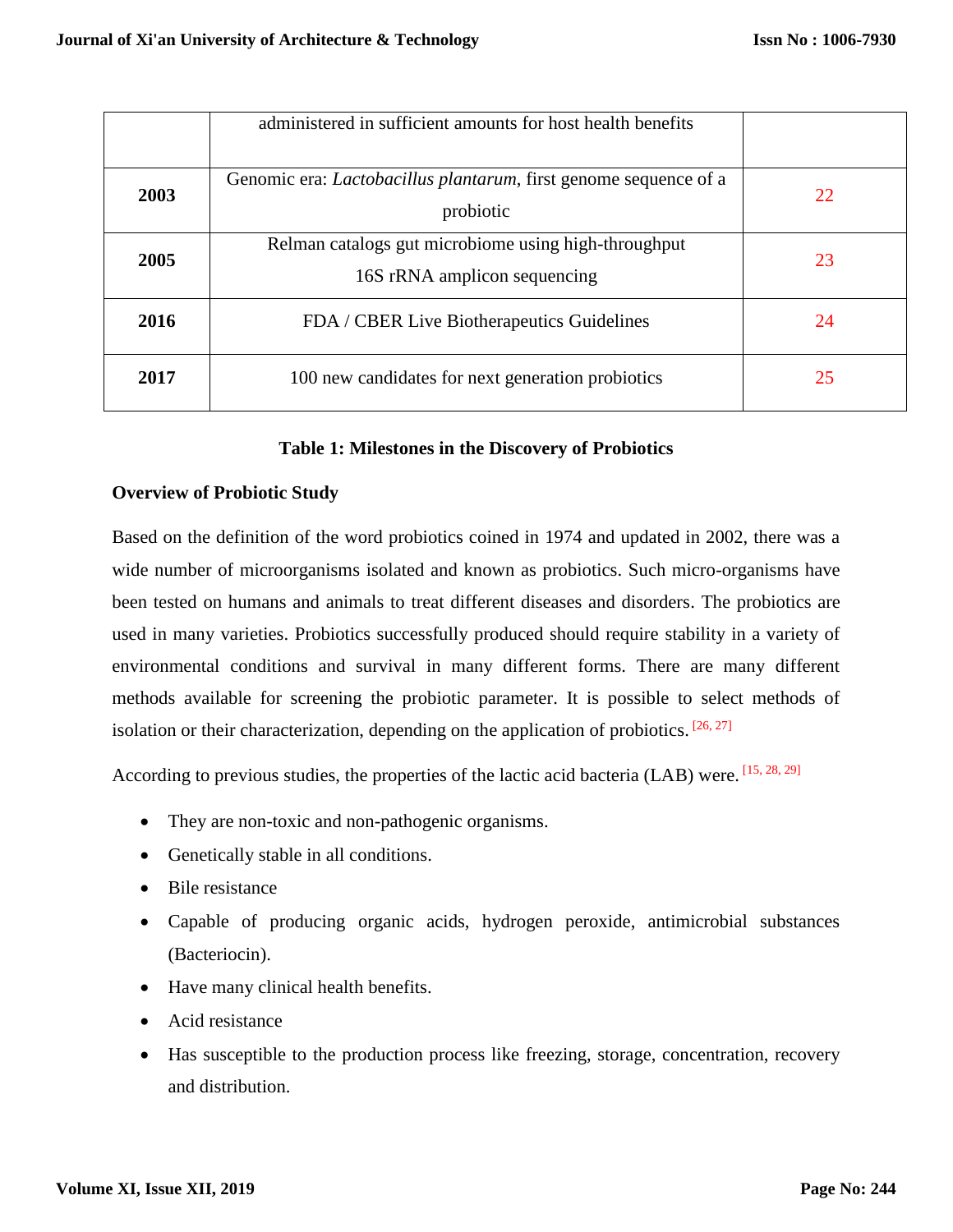- Target specificity
- Accurate in taxonomical identification

## **Microorganism used as Probiotics**

In order to select the strain for probiotic use, it must be indicative of microorganisms Generally Recognized as Safe (GRAS). A list of such microorganisms are shown in Table 2. These different ecological positions in the human gastrointestinal tract. *Lactobacilli* are natural intestinal inhabitants while *Bifidobacter* reside is in the colon. [30]

| Sl. No. | <b>Genus</b>    | <b>Species</b>            | <b>Reference</b> |
|---------|-----------------|---------------------------|------------------|
|         | Lactobacillus   | L. rhamnosus              | 31, 32           |
|         |                 | L. acidophilus            | 12, 33           |
|         |                 | L. plantarum              | 34, 35           |
|         |                 | L. casei                  | 36, 37           |
|         |                 | L. delbrueckii            | 38, 39           |
| 1.      |                 | L. bulgaricus             | 38, 39           |
|         |                 | L. brevis                 | 40, 41           |
|         |                 | L. johnsonii              | 42, 43           |
|         |                 | L. fermentum              | 44, 45           |
|         |                 | L. reuteri                | 46, 47           |
|         |                 | L. pentosus               | 48, 49           |
|         | Bifidobacterium | <b>B.</b> infantis        | 7,50             |
|         |                 | B. animalis subsp. lactis | 51               |
| 2.      |                 | B. bifidum                | 52, 53           |
|         |                 | <b>B.</b> longum          | 52, 54           |
|         |                 | B. breve                  | 55,56            |
|         |                 | <b>B.</b> adolescentis    | 57               |
| 3.      | Saccharomyces   | S. boulardii              | 58, 59           |
| 4.      | Lactococcus     | L. lactis subsp. lactis   | 60, 61           |
| 5.      | Enterococcus    | E. durans                 | 62               |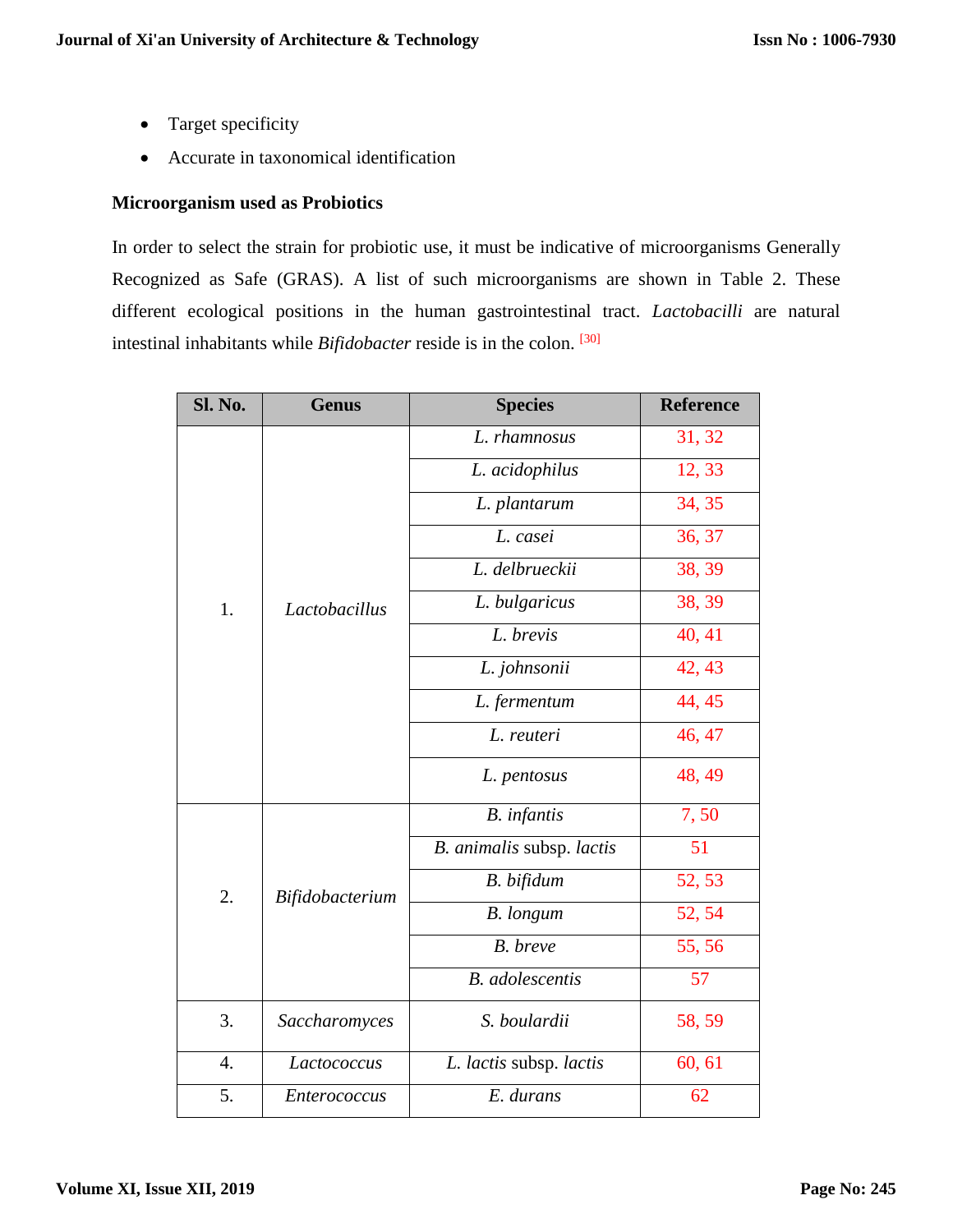|     |                      | E. faecium          | 63, 64     |
|-----|----------------------|---------------------|------------|
| 6.  | <b>Streptococcus</b> | S. thermophilus     | 65,66      |
| 7.  | Pediococcus          | P. acidilactici     | 67, 68     |
| 8.  | Leuconostoc          | L. mesenteroides    | 65, 69     |
|     |                      | <b>B.</b> coagulans | 42, 70, 71 |
| 9.  | <b>Bacillus</b>      | <b>B.</b> subtilis  | 42, 72     |
|     |                      | B. cereus           | 42, 73     |
| 10. | Escherichia          | E. coli             | 74,75      |

#### **Table 2: A list of microorganisms employed in the production of probiotics**

#### *Lactobacillus species*

*Lactobacillus* is a gram positive rod used as a probiotic in dairy products which is more prevalent microorganism. They are found in humans in oral micro flora, lower small intestine, colon, and vagina. They can live in acidic stomach conditions and are a large group of bacteria producing lactic acid. A few of these bacterial strains are pathogenic to the human host. <sup>[76]</sup> The first isolated strain of *lactobacillus* was *L. rhamnosus GG* discovered by Gorbach and Goldin in the year 1987 from the feces of a healthy human. This strain can survive in bile and acidic conditions obtained from the human host.<sup>[77]</sup>

*L. acidophilus* strains that are primarily used in the marketing of probiotics found in fermented dairy products and that are part of normal intestinal and vaginal micro-flora. Analysis of the literature found that these strains are capable of producing antimicrobials. [78] *L. casei* is a strain mostly used in the manufacture of dairy products such as cheese, fermented milk, yogurt etc. They develop lactic acid and are capable of increasing immune response, decreasing cholesterol levels, inhibiting intestinal pathogens and aversion to lactose.<sup>[79]</sup>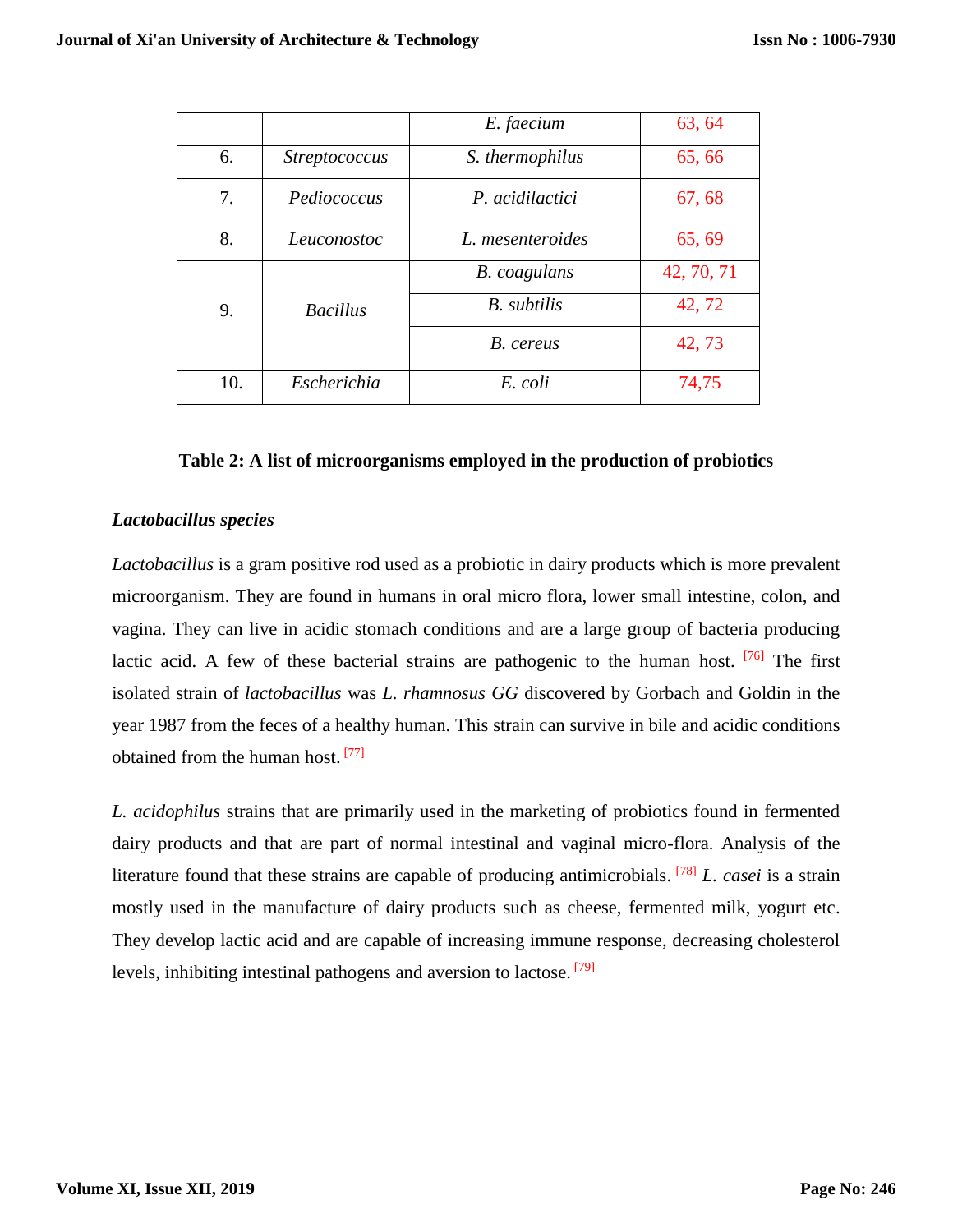## *Bifidobacterium species*

These species are purely anaerobic and gram positive. These are used in mixed fermentation reactions such as lactic and acetic acid production. These are present in the natural intestinal flora and used in the catabolism of dietary carbohydrates and vitamin synthesis in patients with diarrhea, used in immune stimulation, as anti-mutagens and anti-cholesterol agents, and most importantly, these can restore the immune system or boost immunity in children. <sup>[6]</sup>

## *Saccharomyces species*

*Saccharomyces boulardii* is the only yeast strain used in production of probiotic commercial products. They help in stimulating the immune system during immunotherapy and are naturally resistant to antibiotics. <sup>[80]</sup>

## **Guidelines for Health Evaluation of Probiotics**

Guidelines for assessing safety aspects of probiotic food products should be followed according to VKM Report 2014 .To commercialize the probiotic product, the mentioned parameters should be fulfilled completely.  $[21]$  The major guidelines for the safety assessments are illustrated in Figure 1.



**Figure 1: Guidelines and Parameters for Commercializing the Probiotic Product** [21]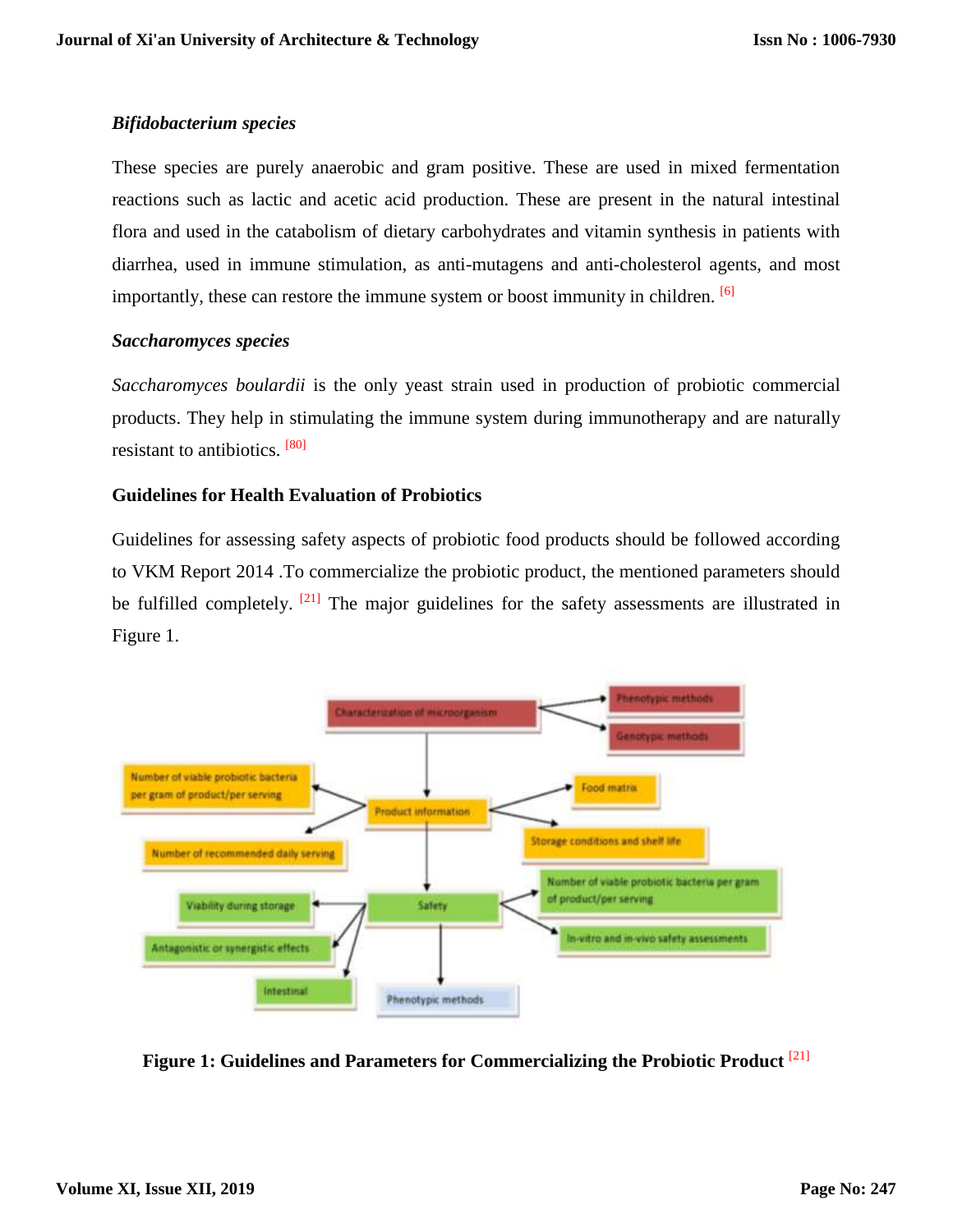#### **Major health benefits of probiotics**

Probiotics are the microorganisms which are present in fermented products and have more beneficial effect on human health. This effect has been directly observed in the case of human being and strains and observed also using in-vitro models  $[6]$  like improving the normal microflora in the gut, improving intestine's immunological barrier functions of the intestinal inflammatory response.  $[81]$  Some of the health benefits are listed in Table 3.

#### **Lactose intolerance**

Approximately 75 percent of the world's adult population is currently suffering from lactose intolerance, which is a digestive condition caused by the inability to digest lactose. Lactose is a significant carbohydrate believed to be found in dairy products. People suffering from lactose intolerance do not produce the enzyme lactase, which usually digests lactose in the host gut. Common disorders caused by lactose intolerance are bloating, abdominal cramp, production of gas in stomach, diarrhea, vomiting and nausea. Suggesting yogurt as a food supplement to people suffering from lactose intolerance found to produce less hydrogen component in their breath when compared to patients consuming normal milk.  $[82]$ 

#### **Treatment for acute gastroenteritis**

Rotavirus is the most common virus causing gastroenteritis among children worldwide. This virus enters the host and ruptures the small intestine epithelial cell and causes disorder in the intestine. Studies have shown that treating with probiotics helps to rebuild the ruptured epithelial layer in the small intestine caused due to such infection. [58]

### **Lowering of cholesterol levels**

Research has shown that probiotics help to lower the total level of serum cholesterol and LDL. Probiotics can bind to cholesterol in intestine and does not allow fat absorption and also helps in producing bile acids, which can metabolize fat and cholesterol in the body. <sup>[83]</sup>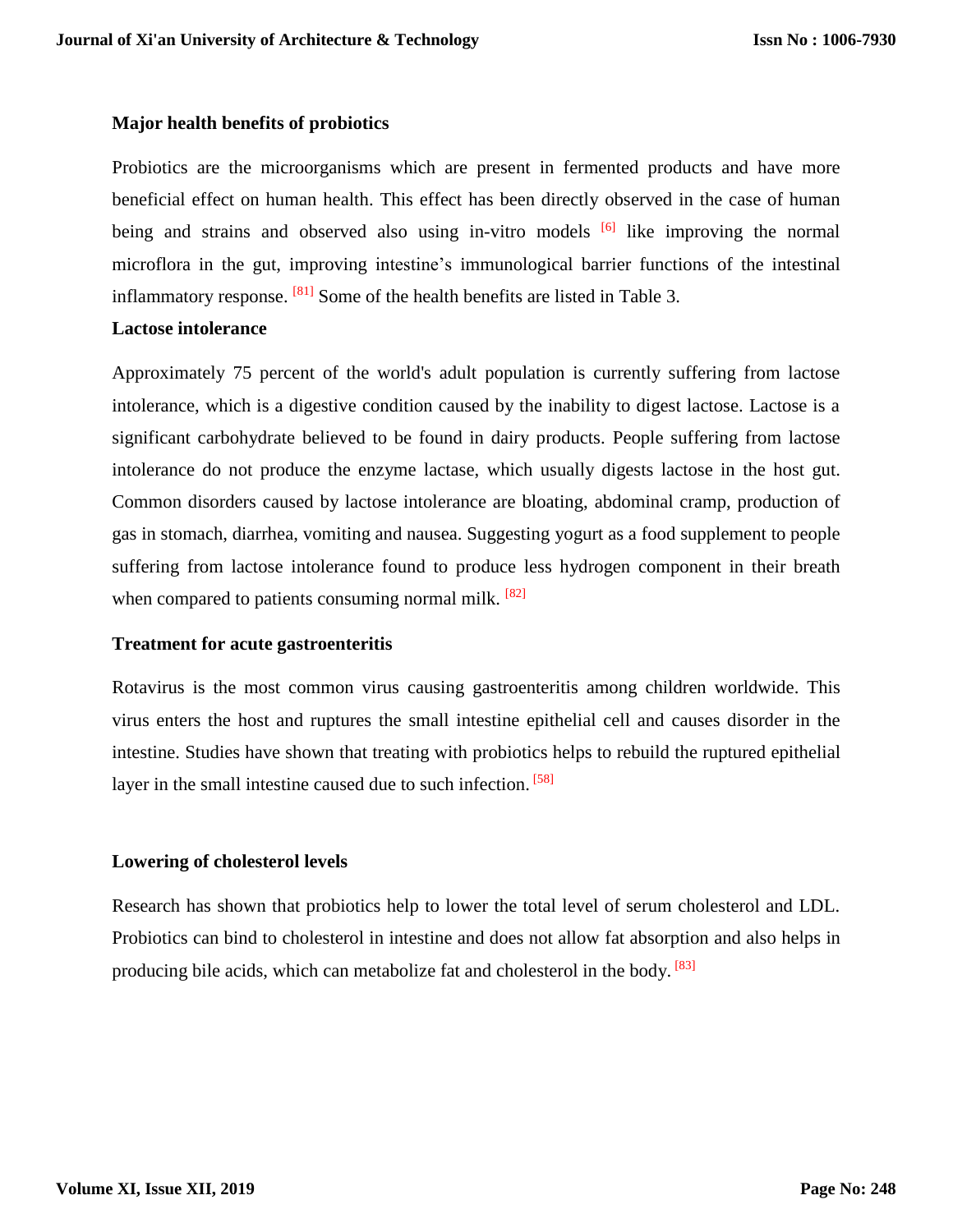## **Treatment for urogenital infections**

Urinary tract infection (UTI) caused by bacteria and fungi is most common in females worldwide. According to a survey, about 300 million cases of urogenital infections are reported annually. Probiotics can be used for treating the infection, as strains like *L. acidophilus* can lower the strains of *Candida* that causes vaginitis. [84]

## **Probiotic in prevention of dental caries**

Pathogenic organisms present in the oral micro flora cause caries and increase acid tolerance. Studies have shown that the use of probiotics to replace carcinogenic bacteria in noncarcinogenic organisms will interact with the oral biofilm in which probiotics grow in chewing gum with Xylitol combination.<sup>[85]</sup>

| Sl. | <b>Major Health Benefits Using Probiotics</b>                       | <b>Reference</b> |
|-----|---------------------------------------------------------------------|------------------|
| No. |                                                                     |                  |
| 1.  | Helps in maintaining the normal micro flora in the digestive system | 86-88            |
| 2.  | Helps in treating diarrhea                                          | 89-92            |
| 3.  | Helps in improving mental health conditions                         | 93-95            |
| 4.  | Helps to reduce cholesterol (LDL), increases good cholesterol       | 96-99            |
|     | (HDL) and reduce blood pressure                                     |                  |
| 5.  | Helps to reduce allergies and eczema                                | 100-101          |
| 6.  | Helps in improving immune system                                    | 102-105          |
| 7.  | Helps in reducing belly fat and lose weight                         | 106-111          |

### **Table 3: Major Health Benefits of Probiotics**

### **Role of probiotics in pharmaceutical companies**

The use of probiotics in modern era helps to control and treat infections. Probiotics have become commercialized products due to their major health benefits based on which, different pharma companies manufacture probiotic drug using a cocktail of probiotic microorganism. According to the FDA working definition for probiotic is defined as they are live biotherapeutics which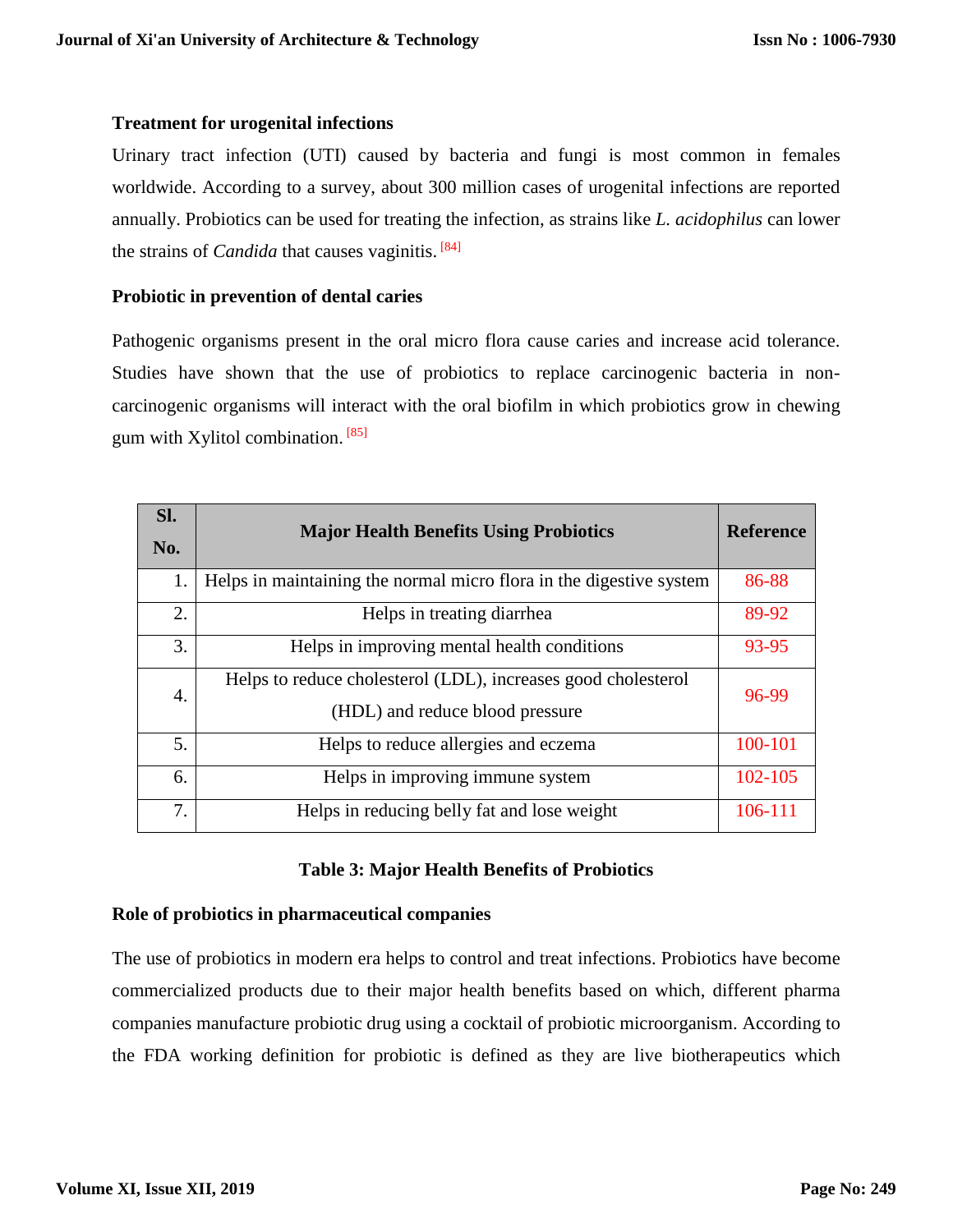include microorganism like bacteria and yeast. The probiotic strains used by different companies in formulation  $[112]$  are listed in Table 4.

| Sl.<br>No. | <b>Drug Brand</b><br><b>Name</b> | Organism                    | <b>Company Names</b>    |
|------------|----------------------------------|-----------------------------|-------------------------|
| 1.         | Florajen                         | Lactobacillus acidophilus   | <b>Clarion</b> brands   |
| 2.         | Florajen3                        | Bifidobacterium infantis    | Clarion brands          |
|            |                                  | Lactobacillus acidophilus   |                         |
| 3.         | Florajen                         | Lactobacillus acidophilus   | <b>Clarion</b> brands   |
|            | Acidophilus                      |                             |                         |
| 4.         | Florajen4Kids                    | Saccharomyces boulardii lyo | <b>Clarion</b> brands   |
|            |                                  | Bifidobacterium infantis    | <b>VSL</b>              |
| 5.         | VSL#3                            | Lactobacillus acidophilus   | Pharmaceuticals, Inc.   |
|            |                                  | Streptococcus thermophilus  |                         |
| 6.         | Florastor                        | Saccharomyces boulardii lyo | Biocodex, Inc           |
| 7.         | Acidophilus                      | Lactobacillus acidophilus   | Novalife Healthcare     |
| 8.         | Phillips Colon                   | Bifidobacterium infantis    | Phillips Colon Health   |
|            | Health                           | Lactobacillus acidophilus   |                         |
| 9.         | Bacid (LAC)                      | Lactobacillus acidophilus   | Prestige Consumer       |
|            |                                  |                             | Healthcare, Inc.        |
| 10.        | <b>BD</b> Lactinex               | Lactobacillus acidophilus   | Becton, Dickinson       |
|            |                                  | Lactobacillus bulgaricus    | and Company             |
| 11.        | Culturelle<br>Digestive Health   | Lactobacillus rhamnosus gg  | Culturelle <sup>®</sup> |
|            |                                  |                             |                         |
| 12.        | Culturelle Health                | Lactobacillus rhamnosus gg  | Culturelle®             |
|            | and Wellness                     |                             |                         |
|            |                                  |                             | PharmaDerm A            |
| 13.        | Flora-Q                          | Lactobacillus acidophilus   | division o Fougera      |
|            |                                  |                             | Pharmaceuticals Inc.    |
| 14.        |                                  | Lactobacillus acidophilus   | Rising pharma           |
|            | Floranex                         | lactobacillus bulgaricus    |                         |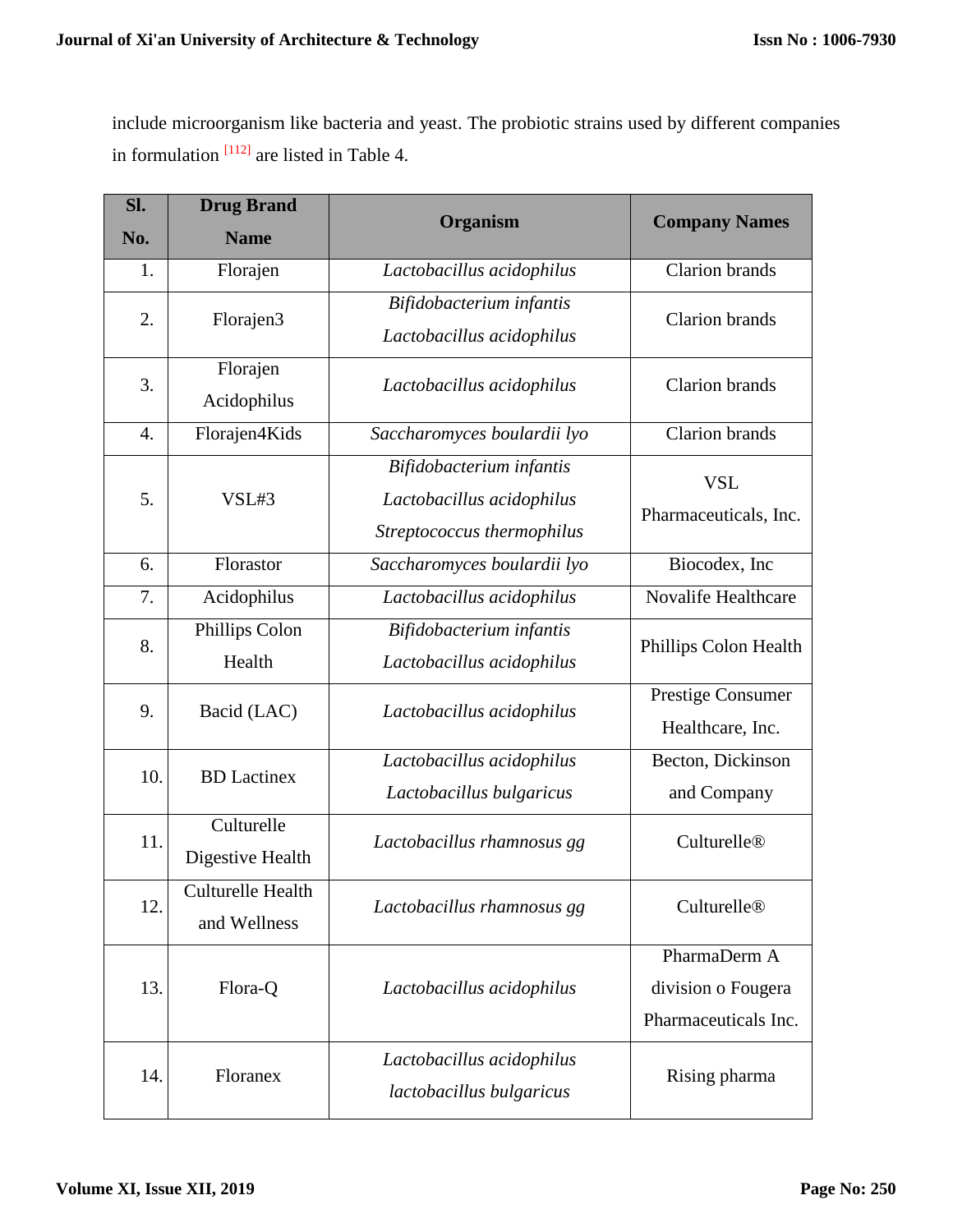|     |                | B. bifidum                 |                            |
|-----|----------------|----------------------------|----------------------------|
|     |                | B. breve                   |                            |
|     |                | <b>B.</b> infantis         |                            |
|     |                | <b>B.</b> lactis           |                            |
|     |                | <b>B.</b> longum           |                            |
|     |                | L. acidophilus             |                            |
|     |                | L. casei                   |                            |
|     | Neoflora Veg   | L. fermentum               | <b>Novus Life Sciences</b> |
| 15. | 30Billion      | L. gasseri                 | Pvt. Ltd.                  |
|     |                | L. paracasei               |                            |
|     |                | L. plantarum               |                            |
|     |                | L. reuteri                 |                            |
|     |                | L. rhamnosus               |                            |
|     |                | L. salivarius              |                            |
|     |                | S. boulardi                |                            |
|     |                | S. thermophilus            |                            |
| 16. | Primadophilus  | Bifidobacterium infantis   |                            |
|     | <b>Bifidus</b> | Lactobacillus acidophilus  | Nature's Way               |
| 17. | Superdophilus  | Lactobacillus acidophilus  | Wellness resources         |
|     | Visbiome Extra | Bifidobacterium breve,     |                            |
| 18. |                | Bifidobacterium longum,    |                            |
|     |                | Bifidobacterium infantis   |                            |
|     |                | Lactobacillus bulgaricus,  | ExeGi Pharm                |
|     | Strength       | Lactobacillus paracasei    |                            |
|     |                | Lactobacillus acidophilus  |                            |
|     |                | Lactobacillus plantarum,   |                            |
|     |                | Streptococcus thermophilus |                            |

## **Table 4: List of companies with their drug brands employing probiotic organisms**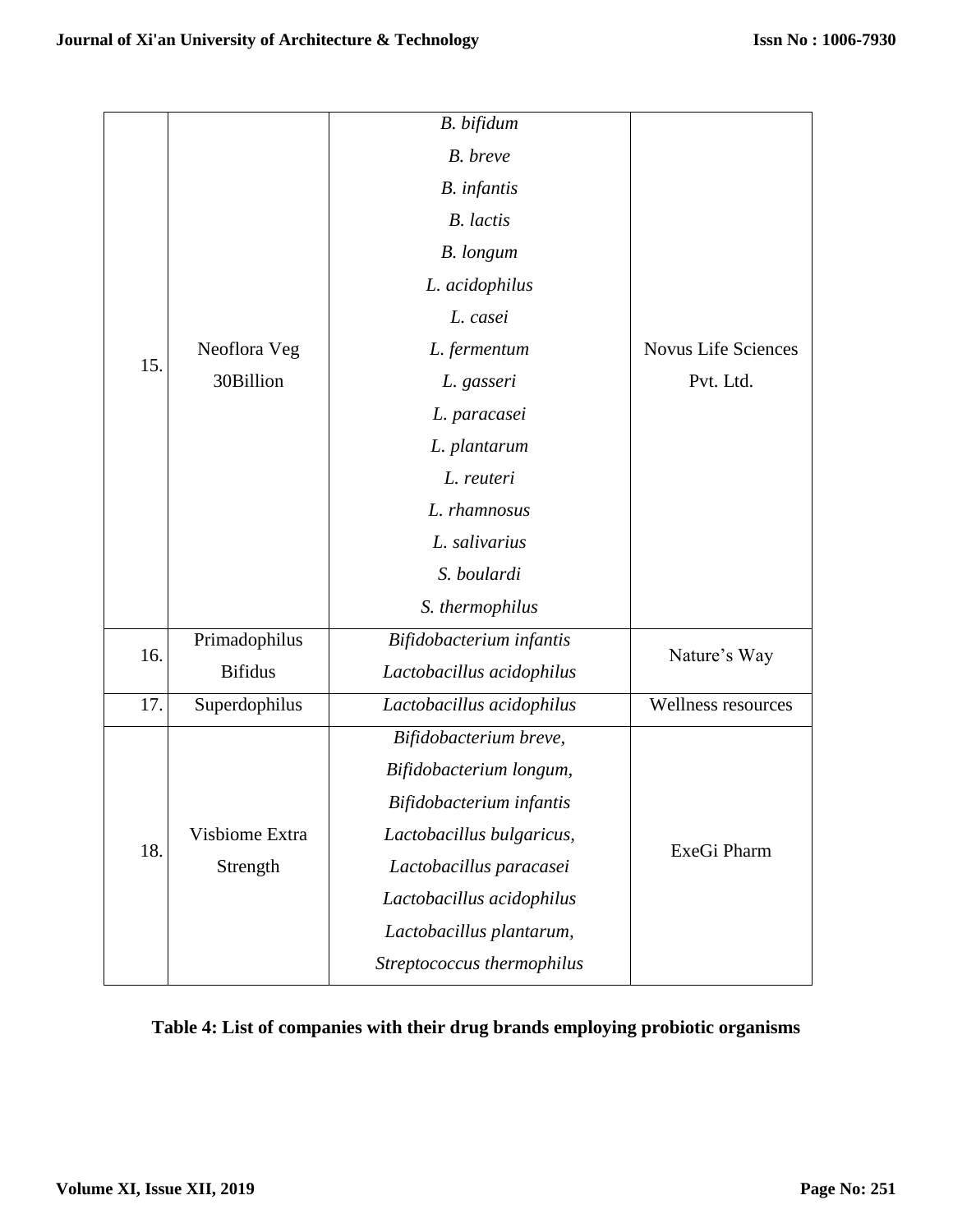#### **Conclusion**

Probiotics play an important role in the present age where they are used in the food and pharmaceutical industries, the use of probiotics that improve the gut micro flora and provide immunity for the host they also have antimicrobial activity, and the use of probiotics worldwide as a therapeutic agent. Probiotics have a role to play in recognizing the connection between nutrition and health that has a major impact on consumer demand for food that is directly linked to nutritional value and has changed over time. Food is, therefore, defined as functional food that has psychological and mental health benefits to combat nutrition related diseases.

### **Acknowledgement**

The authors express their sincere gratitude to The Management, Krupanidhi Group of Institutions for supporting the work through Krupanidhi Research Incubator Centre (K-RIC) under Krupanidhi Degree College and the Research Mentors, Accendere, CL Educate Ltd.

#### **References**

- 1. Johnson BR, Klaenhammer TR. Impact of genomics on the field of probiotic research: historical perspectives to modern paradigms. Antonie Van Leeuwenhoek. 2014 Jul 1;106(1):141-56.
- 2. Farnworth ER. Handbook of fermented functional foods. CRC press; 2003 Mar 26.
- 3. MA S. *Quality Attributes of Probiotic Dahi Incorporated with Foxtail Millet (Setaria Italica) Flour* (Doctoral dissertation, Karnataka Veterinary, Animal and Fisheries Sciences University, Bidar).
- 4. Suez J, Zmora N, Segal E, Elinav E. The pros, cons, and many unknowns of probiotics. Nature medicine. 2019 May;25(5):716-29.
- 5. Ozen M, Dinleyici EC. The history of probiotics: the untold story. Beneficial microbes. 2015 Jan 1;6(2):159-65.
- 6. Mombelli B, Gismondo MR. The use of probiotics in medical practice. International journal of antimicrobial agents. 2000 Dec 1;16(4):531-6.
- 7. Quin C, Estaki M, Vollman DM, Barnett JA, Gill SK, Gibson DL. Probiotic supplementation and associated infant gut microbiome and health: a cautionary retrospective clinical comparison. Scientific reports. 2018 May 29;8(1):1-6.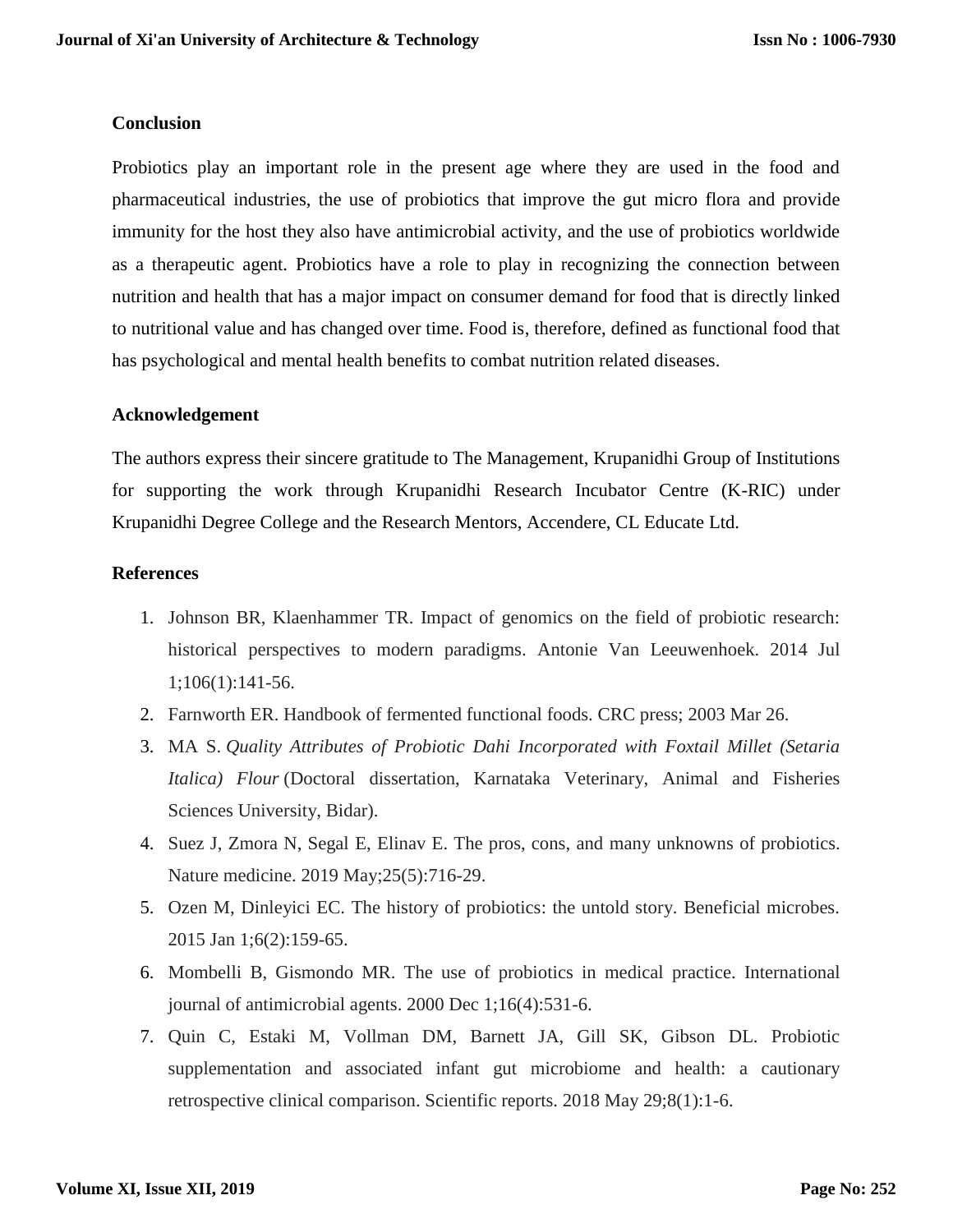- 8. Esmaeili S, Mogharrabi M, Safi F, Sohrabvandi S, Mortazavian AM, Bagheripoor-Fallah N. THE COMMON SPOILAGE MICROORGANISMS OF BEER: OCCURRENCE, DEFECTS, AND DETERMINATION-A REVIEW. Carpathian Journal of Food Science & Technology. 2015 Dec 1;7(4).
- 9. König H, Fröhlich J. Lactic acid bacteria. InBiology of Microorganisms on Grapes, in Must and in Wine 2017 (pp. 3-41). Springer, Cham.
- 10. Oyetayo VO, Oyetayo FL. Potential of probiotics as biotherapeutic agents targeting the innate immune system. African Journal of biotechnology. 2005;4(2):123-7.
- 11. Weirich A, Hoffmann GF. Ernst Moro (1874–1951)—A great pediatric career started at the rise of university-based pediatric research but was curtailed in the shadows of Nazi laws. European journal of pediatrics. 2005 Oct 1;164(10):599-606.
- 12. Bull M, Plummer S, Marchesi J, Mahenthiralingam E. The life history of Lactobacillus acidophilus as a probiotic: a tale of revisionary taxonomy, misidentification and commercial success. FEMS microbiology letters. 2013 Dec 1;349(2):77-87.
- 13. Gasbarrini G, Bonvicini F, Gramenzi A. Probiotics history. Journal of clinical gastroenterology. 2016 Nov 1;50:S116-9.
- 14. McFarland LV. From yaks to yogurt: the history, development, and current use of probiotics. Clinical Infectious Diseases. 2015 May 15;60(suppl\_2):S85-90.
- 15. Fuller R. History and development of probiotics. InProbiotics 1992 (pp. 1-8). Springer, Dordrecht.
- 16. Prajapati P, Patel M, Krishnamurthy R. Saccharomyces boulardii-a probiotic of choice. CIBTech Journal of Biotechnology. 2013;2(2):1-6.
- 17. Malago JJ, Koninkx JF. Probiotic-pathogen interactions and enteric cytoprotection. InProbiotic bacteria and enteric infections 2011 (pp. 289-311). Springer, Dordrecht.
- 18. Gogineni VK, Morrow LE, Gregory PJ, Malesker MA. Probiotics: history and evolution. J Anc Dis Prev Rem. 2013 Jun 6;1(2):1-7.
- 19. Young WP. Bioactive components in milk and dairy products.
- 20. Salminen S, Ouwehand A, Benno Y, Lee YK. Probiotics: how should they be defined?. Trends in food science & technology. 1999 Mar 1;10(3):107-10.
- 21. Fao J, Working WH. Report G, Guidelines D, London F. Guidelines for the Evaluation of Probiotics in Food. 2002:1-1.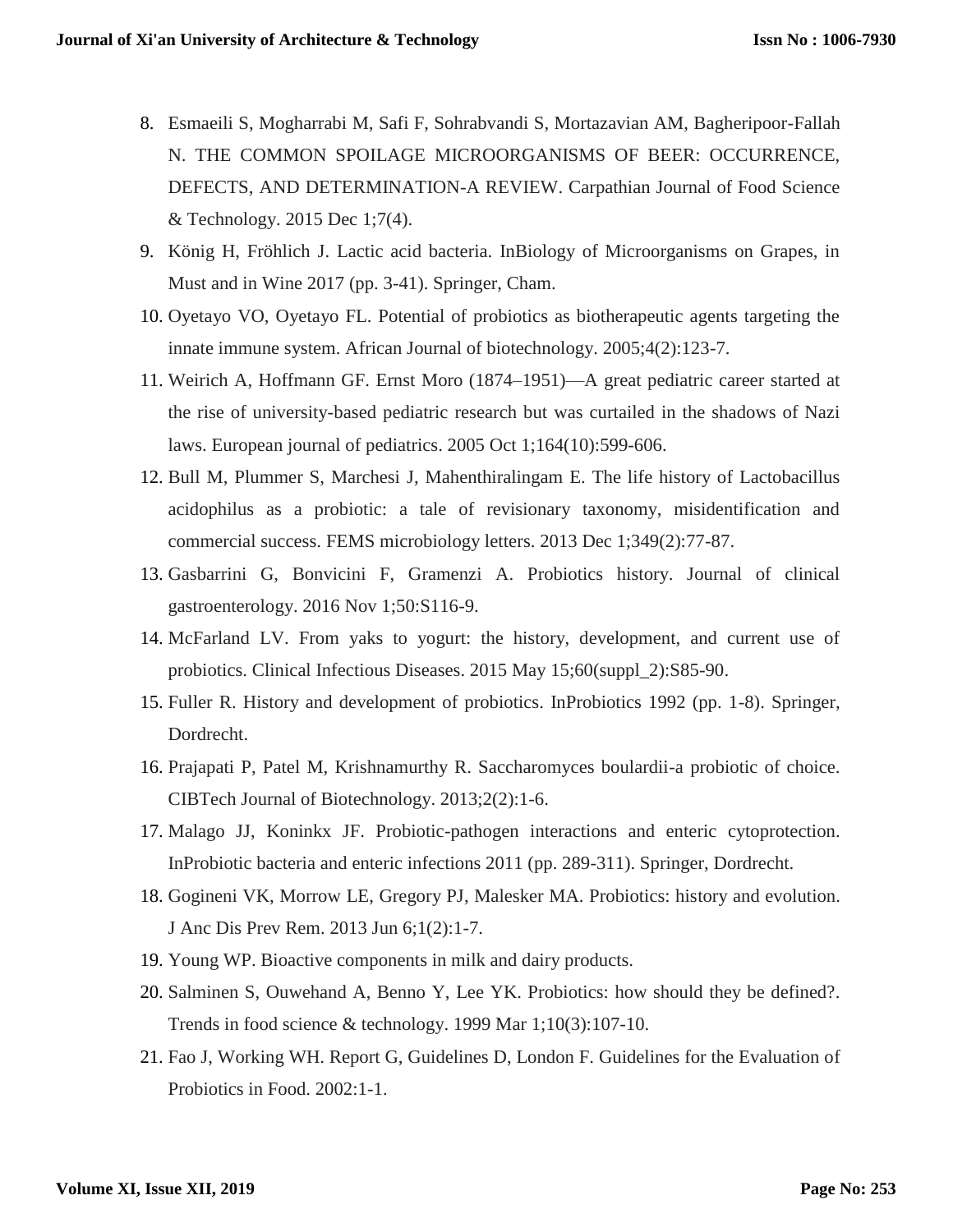- 22. Zhang W, Ji H, Zhang D, Liu H, Wang S, Wang J, Wang Y. Complete genome sequencing of Lactobacillus plantarum ZLP001, a potential probiotic that enhances intestinal epithelial barrier function and defense against pathogens in pigs. Frontiers in physiology. 2018 Nov 27;9:1689.
- 23. Nicholson JK, Holmes E, Kinross J, Burcelin R, Gibson G, Jia W, Pettersson S. Host-gut microbiota metabolic interactions. Science. 2012 Jun 8;336(6086):1262-7.
- 24. US Food and Drug Administration. Early clinical trials with live biotherapeutic products: chemistry, manufacturing, and control information.
- 25. Langella P, Guarner F, Martín R. Next-Generation Probiotics: From Commensal Bacteria to Novel Drugs and Food Supplements. Frontiers in microbiology. 2019;10:1973.
- 26. Russell P. Physiological and Functional Properties of Probiotics (2008)‐by International Dairy Federation. International Journal of Dairy Technology. 2009 May;62(2):290-1.
- 27. Saarela M, Mogensen G, Fonden R, Mättö J, Mattila-Sandholm T. Probiotic bacteria: safety, functional and technological properties. Journal of biotechnology. 2000 Dec 28;84(3):197-215.
- 28. Tannock GW. Probiotic properties of lactic-acid bacteria: plenty of scope for fundamental R & D. Trends in biotechnology. 1997 Jul 1;15(7):270-4.
- 29. Klaenhammer TR, Kullen MJ. Selection and design of probiotics. International journal of food microbiology. 1999 Sep 15;50(1-2):45-57.
- 30. Wang A, Yu H, Gao X, Li X, Qiao S. Influence of Lactobacillus fermentum I5007 on the intestinal and systemic immune responses of healthy and E. coli challenged piglets. Antonie Van Leeuwenhoek. 2009 Jun 1;96(1):89-98.
- 31. Banna GL, Torino F, Marletta F, Santagati M, Salemi R, Cannarozzo E, Falzone L, Ferraù F, Libra M. Lactobacillus rhamnosus GG: an overview to explore the rationale of its use in cancer. Frontiers in pharmacology. 2017 Sep 1;8:603.
- 32. Westerik N, Kort R, Sybesma W, Reid G. Lactobacillus rhamnosus probiotic food as a tool for empowerment across the value chain in Africa. Frontiers in microbiology. 2018 Jul 10;9:1501.
- 33. Arshad F, Mehmood R, Hussain S, Khan MA, Khan MS. Lactobacilli as Probiotics and their Isolation from Different Sources. Br J Res. 2018;5(3):43.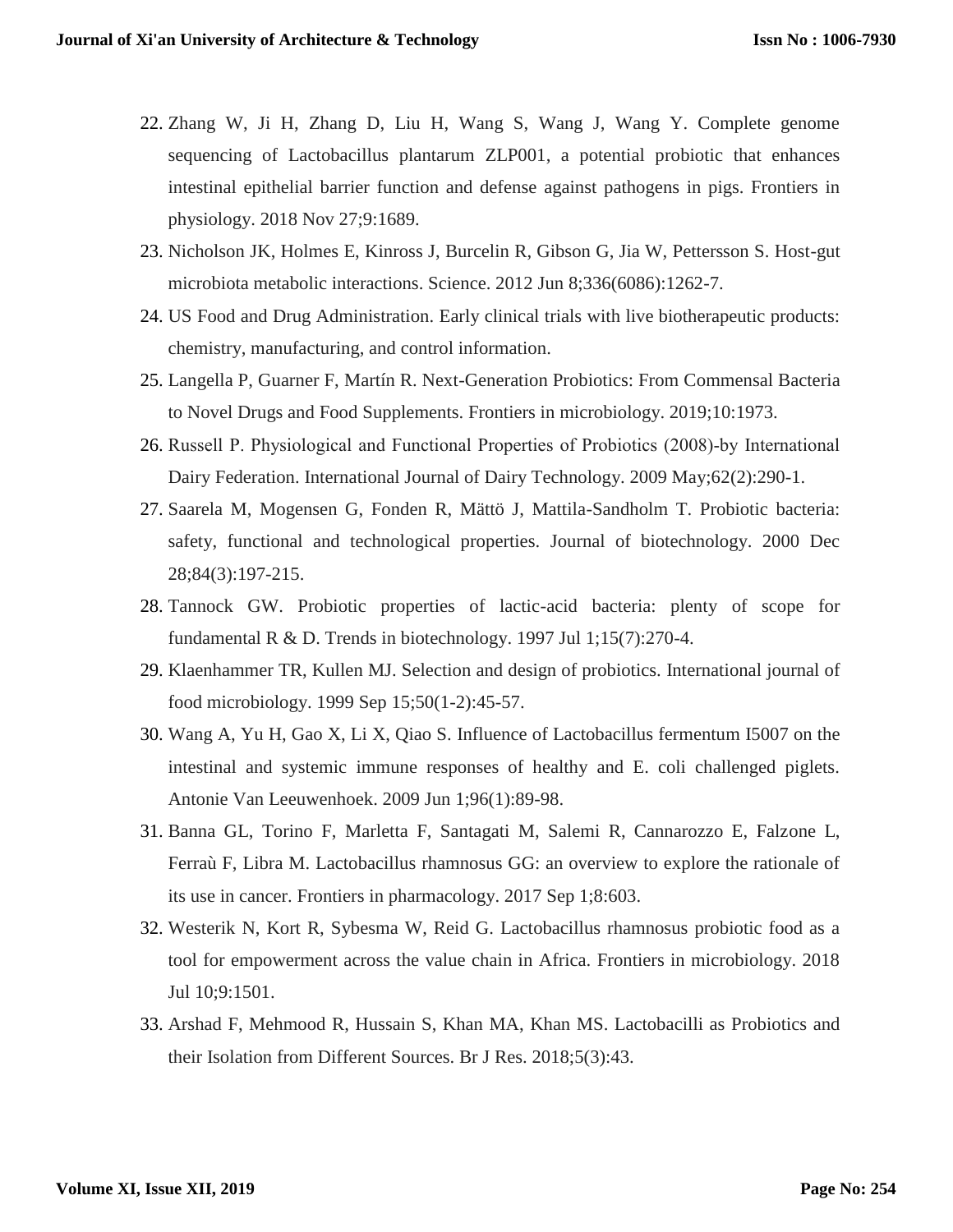- 34. Behera SS, Ray RC, Zdolec N. Lactobacillus plantarum with functional properties: an approach to increase safety and shelf-life of fermented foods. BioMed research international. 2018;2018.
- 35. TR K. Probiotic potency of Lactobacillus plantarum KX519413 and KX519414 isolated from honey bee gut. FEMS Microbiology Letters. 2018 Feb;365(4):fnx285.
- 36. Aktas B, De Wolfe TJ, Safdar N, Darien BJ, Steele JL. The impact of Lactobacillus casei on the composition of the cecal microbiota and innate immune system is strain specific. PloS one. 2016;11(5).
- 37. Bermudez-Brito M, Plaza-Díaz J, Munoz-Quezada S, Gomez-Llorente C, Gil A. Probiotic mechanisms of action. Annals of Nutrition and Metabolism. 2012;61(2):160-74.
- 38. Mohammadian T, Alishahi M, Tabandeh MR, Ghorbanpoor M, Gharibi D. Effect of Lactobacillus plantarum and Lactobacillus delbrueckii subsp. bulgaricus on growth performance, gut microbial flora and digestive enzymes activities in Tor grypus (Karaman, 1971). Iranian Journal of Fisheries Sciences. 2017;16(1):296-317.
- 39. Canani RB, Cirillo P, Terrin G, Cesarano L, Spagnuolo MI, De Vincenzo A, Albano F, Passariello A, De Marco G, Manguso F, Guarino A. Probiotics for treatment of acute diarrhoea in children: randomised clinical trial of five different preparations. Bmj. 2007 Aug 16;335(7615):340.
- 40. Fang F, Xu J, Li Q, Xia X, Du G. Characterization of a Lactobacillus brevis strain with potential oral probiotic properties. BMC microbiology. 2018 Dec 1;18(1):221.
- 41. Wu CH, Hsueh YH, Kuo JM, Liu SJ. Characterization of a potential probiotic Lactobacillus brevis RK03 and efficient production of γ-aminobutyric acid in batch fermentation. International journal of molecular sciences. 2018 Jan;19(1):143.
- 42. Hong HA, Duc LH, Cutting SM. The use of bacterial spore formers as probiotics. FEMS microbiology reviews. 2005 Sep 1;29(4):813-35.
- 43. Davoren MJ, Liu J, Castellanos J, Rodríguez-Malavé NI, Schiestl RH. A novel probiotic, Lactobacillus johnsonii 456, resists acid and can persist in the human gut beyond the initial ingestion period. Gut microbes. 2019 Jul 4;10(4):458-80.
- 44. García A, Navarro K, Sanhueza E, Pineda S, Pastene E, Quezada M, Henríquez K, Karlyshev A, Villena J, González C. Characterization of Lactobacillus fermentum UCO-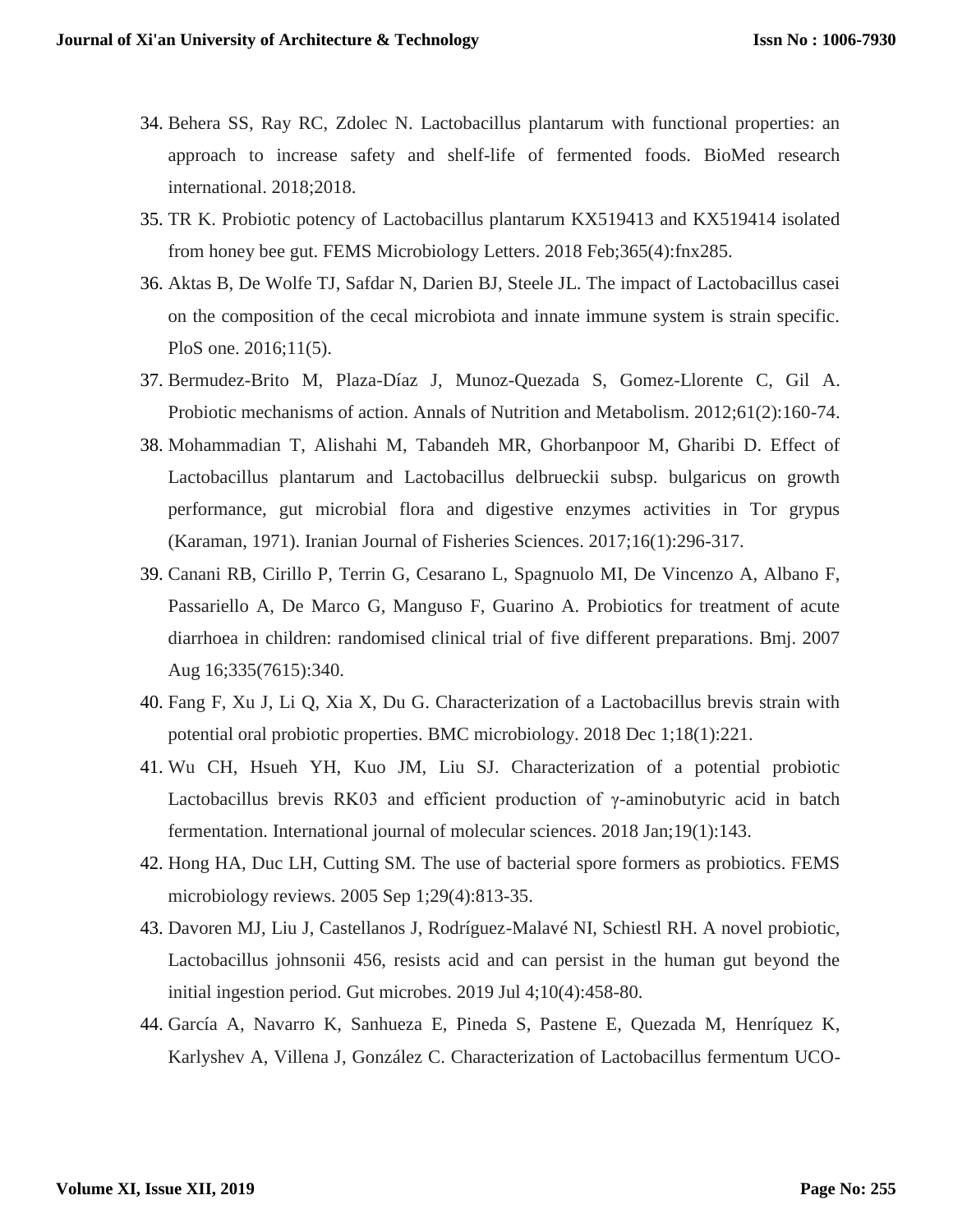979C, a probiotic strain with a potent anti-Helicobacter pylori activity. Electronic Journal of Biotechnology. 2017 Jan 1;25:75-83.

- 45. Sepp E, Smidt I, Štšepetova J, Rööp T, Hütt P, Rätsep M, Mikelsaar M. The effect of Lactobacillus fermentum ME-3 on the intestinal microbiota and urine polyamines content: a double-blind placebo-controlled pilot trial. Journal of Functional Foods. 2018 Sep 1;48:430-8.
- 46. Patel A, Shah N, Prajapati JB. Clinical application of probiotics in the treatment of Helicobacter pylori infection—a brief review. Journal of Microbiology, Immunology and Infection. 2014 Oct 1;47(5):429-37.
- 47. Mu Q, Tavella VJ, Luo XM. Role of Lactobacillus reuteri in human health and diseases. Frontiers in microbiology. 2018 Apr 19;9:757.
- 48. Zheng PX, Fang HY, Yang HB, Tien NY, Wang MC, Wu JJ. Lactobacillus pentosus strain LPS16 produces lactic acid, inhibiting multidrug-resistant Helicobacter pylori. Journal of Microbiology, Immunology and Infection. 2016 Apr 1;49(2):168-74.
- 49. Piyadeatsoontorn S, Sornplang P. Probiotic isolates from unconventional sources: a review. 한국축산학회지. 2016;58(7):1-1.
- 50. Härtel C, Pagel J, Spiegler J, Buma J, Henneke P, Zemlin M, Viemann D, Gille C, Gehring S, Frommhold D, Rupp J. Lactobacillus acidophilus/Bifidobacterium infantis probiotics are associated with increased growth of VLBWI among those exposed to antibiotics. Scientific reports. 2017 Jul 17;7(1):1-1.
- 51. Ricoldi MS, Furlaneto FA, Oliveira LF, Teixeira GC, Pischiotini JP, Moreira AL, Ervolino E, De Oliveira MN, Bogsan CS, Salvador SL, Messora MR. Effects of the probiotic Bifidobacterium animalis subsp. lactis on the non-surgical treatment of periodontitis. A histomorphometric, microtomographic and immunohistochemical study in rats. PloS one. 2017;12(6).
- 52. Kim MJ, Ku S, Kim SY, Lee HH, Jin H, Kang S, Li R, Johnston TV, Park MS, Ji GE. Safety Evaluations of Bifidobacterium bifidum BGN4 and Bifidobacterium longum BORI. International journal of molecular sciences. 2018 May;19(5):1422.
- 53. Mauras A, Chain F, Faucheux A, Ruffié P, Gontier S, Ryffel B, Butel MJ, Langella P, Bermúdez-Humarán LG, Waligora-Dupriet AJ. A new Bifidobacteria expression system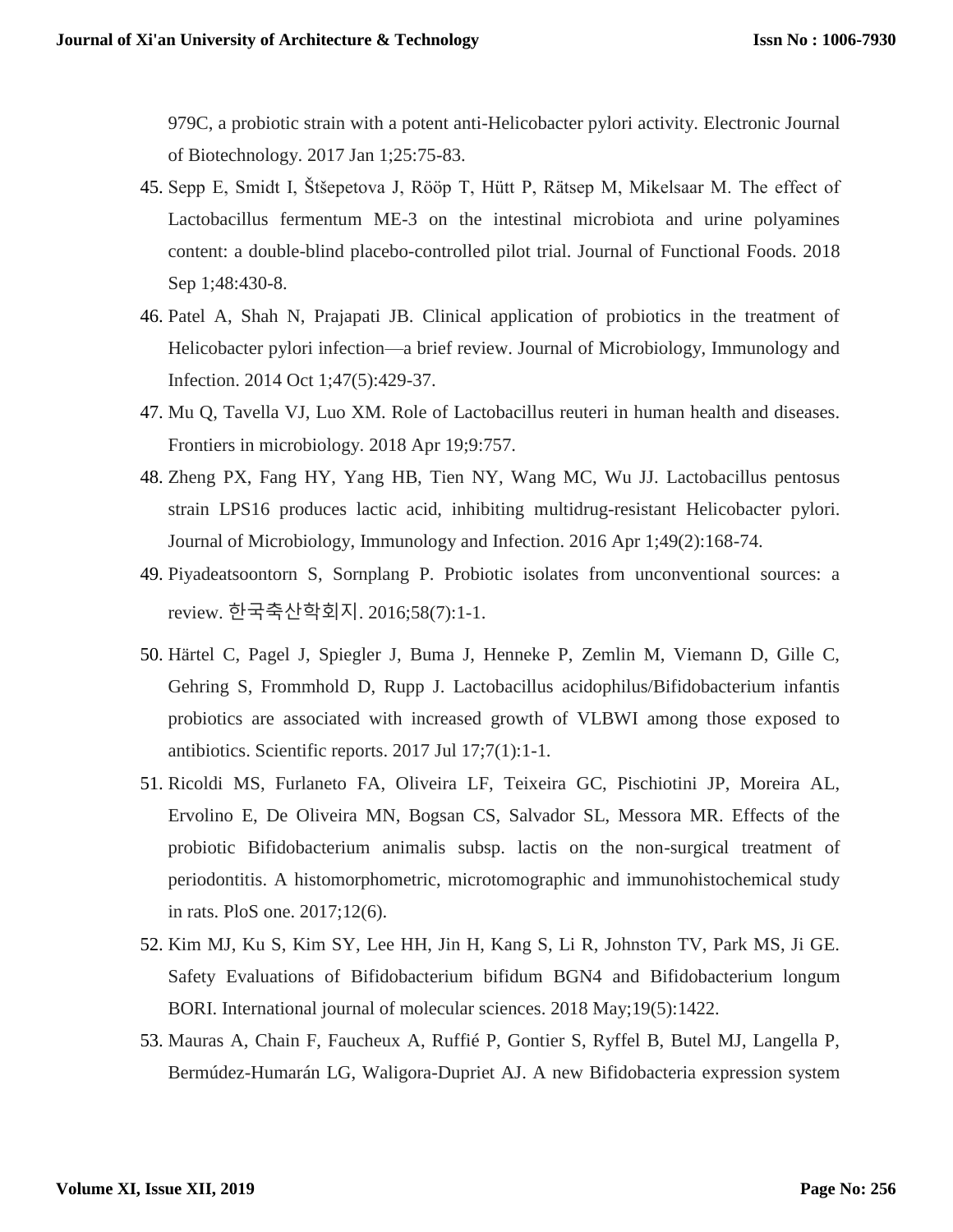(BEST) to produce and deliver interleukin-10 in Bifidobacterium bifidum. Frontiers in microbiology. 2018 Dec 21;9:3075.

- 54. Wong CB, Odamaki T, Xiao JZ. Beneficial effects of Bifidobacterium longum subsp. longum BB536 on human health: Modulation of gut microbiome as the principal action. Journal of functional foods. 2019 Mar 1;54:506-19.
- 55. Bozzi Cionci N, Baffoni L, Gaggìa F, Di Gioia D. Therapeutic microbiology: The Role of Bifidobacterium breve as food supplement for the prevention/treatment of paediatric diseases. Nutrients. 2018 Nov;10(11):1723.
- 56. Kobayashi Y, Sugahara H, Shimada K, Mitsuyama E, Kuhara T, Yasuoka A, Kondo T, Abe K, Xiao JZ. Therapeutic potential of Bifidobacterium breve strain A1 for preventing cognitive impairment in Alzheimer's disease. Scientific reports. 2017 Oct 18;7(1):1-0.
- 57. Wang L, Hu L, Xu Q, Yin B, Fang D, Wang G, Zhao J, Zhang H, Chen W. Bifidobacterium adolescentis exerts strain-specific effects on constipation induced by loperamide in BALB/c mice. International journal of molecular sciences. 2017 Feb;18(2):318.
- 58. Kelesidis T, Pothoulakis C. Efficacy and safety of the probiotic Saccharomyces boulardii for the prevention and therapy of gastrointestinal disorders. Therapeutic advances in gastroenterology. 2012 Mar;5(2):111-25.
- 59. Sniffen JC, McFarland LV, Evans CT, Goldstein EJ. Choosing an appropriate probiotic product for your patient: An evidence-based practical guide. PloS one. 2018;13(12).
- 60. Kimoto‐Nira H. New lactic acid bacteria for skin health via oral intake of heat‐killed or live cells. Animal Science Journal. 2018 Jun;89(6):835-42.
- 61. Hanchi H, Mottawea W, Sebei K, Hammami R. The genus Enterococcus: Between probiotic potential and safety concerns—An update. Frontiers in microbiology. 2018 Aug 3;9:1791.
- 62. Ben Braïek O, Smaoui S. Enterococci: Between Emerging Pathogens and Potential Probiotics. BioMed research international. 2019;2019.
- 63. Franz CM, Huch M, Abriouel H, Holzapfel W, Gálvez A. Enterococci as probiotics and their implications in food safety. International journal of food microbiology. 2011 Dec 2;151(2):125-40.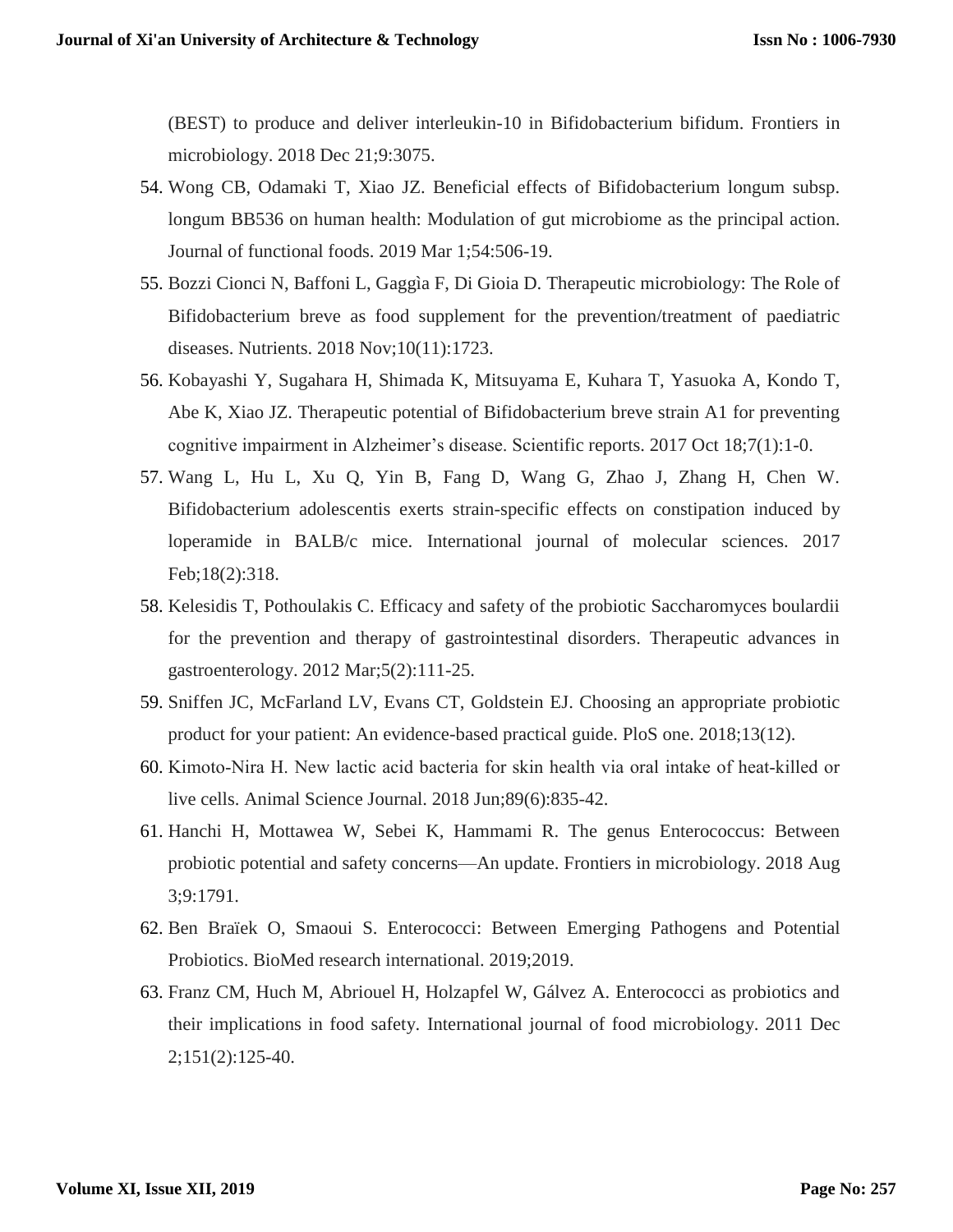- 64. Tarrah A, Castilhos JD, Rossi RC, Duarte VD, Ziegler DR, Corich V, Giacomini A. In vitro probiotic potential and anti-cancer activity of newly isolated folate-producing Streptococcus thermophilus strains. Frontiers in microbiology. 2018 Sep 19;9:2214.
- 65. Islam SU. Clinical uses of probiotics. Medicine. 2016 Feb;95(5).
- 66. Barbosa J, Borges S, Teixeira P. P ediococcus acidilactici as a potential probiotic to be used in food industry. International Journal of Food Science & Technology. 2015 May; 50(5): 1151-7.
- 67. Othman, M., Ariff, A. B., Wasoh, H., Kapri, M. R., & Halim, M. (2017). Strategies for improving production performance of probiotic Pediococcus acidilactici viable cell by overcoming lactic acid inhibition. *AMB Express*. https://doi.org/10.1186/s13568-017- 0519-6
- 68. Nagpal R, Kumar A, Kumar M, Behare PV, Jain S, Yadav H. Probiotics, their health benefits and applications for developing healthier foods: a review. FEMS microbiology letters. 2012 Sep 1;334(1):1-5.
- 69. Cutting SM. Bacillus probiotics. Food microbiology. 2011 Apr 1;28(2):214-20.
- 70. Sanders ME, Morelli L, Tompkins TA. Sporeformers as human probiotics: Bacillus, Sporolactobacillus, and Brevibacillus. Comprehensive reviews in food science and food safety. 2003 Jul;2(3):101-10.
- 71. Salinas I, Cuesta A, Esteban MÁ, Meseguer J. Dietary administration of Lactobacillus delbrüeckii and Bacillus subtilis, single or combined, on gilthead seabream cellular innate immune responses. Fish & shellfish immunology. 2005 Jul 1;19(1):67-77.
- 72. Casula G, Cutting SM. Bacillus probiotics: spore germination in the gastrointestinal tract. Appl. Environ. Microbiol.. 2002 May 1;68(5):2344-52.
- 73. Sullivan Å, Nord CE. The place of probiotics in human intestinal infections. International journal of antimicrobial agents. 2002 Nov 1;20(5):313-9.
- 74. Williams NT. Probiotics. American Journal of Health-System Pharmacy. 2010 Mar 15;67(6):449-58.
- 75. Ammor MS, Flórez AB, Mayo B. Antibiotic resistance in non-enterococcal lactic acid bacteria and bifidobacteria. Food microbiology. 2007 Sep 1;24(6):559-70.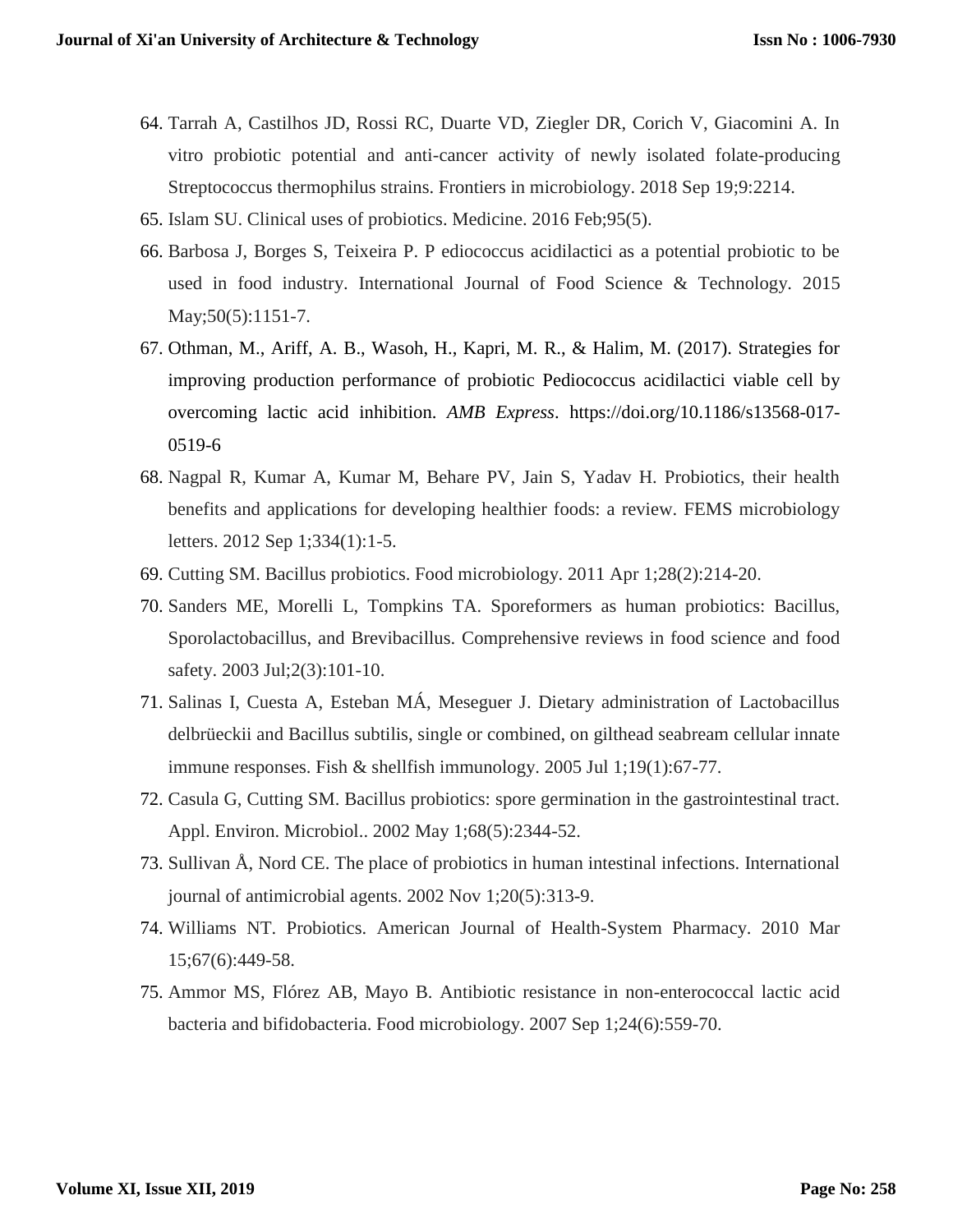- 76. Van Merriënboer JJ, Clark RE, De Croock MB. Blueprints for complex learning: The 4C/ID-model. Educational technology research and development. 2002 Jun 1;50(2):39- 61.
- 77. Sanders ME, Klaenhammer TR. Invited review: the scientific basis of Lactobacillus acidophilus NCFM functionality as a probiotic. Journal of dairy science. 2001 Feb 1;84(2):319-31.
- 78. Mishra V, Prasad DN. Application of in vitro methods for selection of Lactobacillus casei strains as potential probiotics. International Journal of Food Microbiology. 2005 Aug 15;103(1):109-15.
- 79. Czerucka D, Piche T, Rampal P. Review article: yeast as probiotics. Saccharomyces boulardii Aliment Pharmacol Ther. 2007;26:767-78.
- 80. Yazdankhah SP, Eckner KF, Halvorsen R, Kapperud G, Lassen JF, Narvhus J, Nesbakken T, Robertson L, Rosnes JT, Skjerdal T, Skjerve E. Guidelines for assessment of safety aspects of probiotic (food) Products. Opinion of the Panel on Biological Hazards of the Norwegian Scientific Committee for Food Safety. VKM Report. 2014.
- 81. Isolauri E, Salminen S, Ouwehand AC. Probiotics. Best practice & research Clinical gastroenterology. 2004 Apr 1;18(2):299-313.
- 82. Kim HS, Gilliland SE. Lactobacillus acidophilus as a dietary adjunct for milk to aid lactose digestion in humans. Journal of dairy science. 1983 May 1;66(5):959-66
- 83. Liong MT, Shah NP. Acid and bile tolerance and cholesterol removal ability of lactobacilli strains. Journal of dairy science. 2005 Jan 1;88(1):55-66.
- 84. Reid G, Jass J, Sebulsky MT, McCormick JK. Potential uses of probiotics in clinical practice. Clinical microbiology reviews. 2003 Oct 1;16(4):658-72.
- 85. Hilton E, Isenberg HD, Alperstein P, France K, Borenstein MT. Ingestion of yogurt containing Lactobacillus acidophilus as prophylaxis for candidal vaginitis. Annals of Internal Medicine. 1992 Mar 1;116(5):353-7.
- 86. Nayak PA, Nayak UA, Khandelwal V. The effect of xylitol on dental caries and oral flora. Clinical, cosmetic and investigational dentistry. 2014;6:89.
- 87. Brown AC, Valiere A. Probiotics and medical nutrition therapy. Nutrition in clinical care: an official publication of Tufts University. 2004;7(2):56.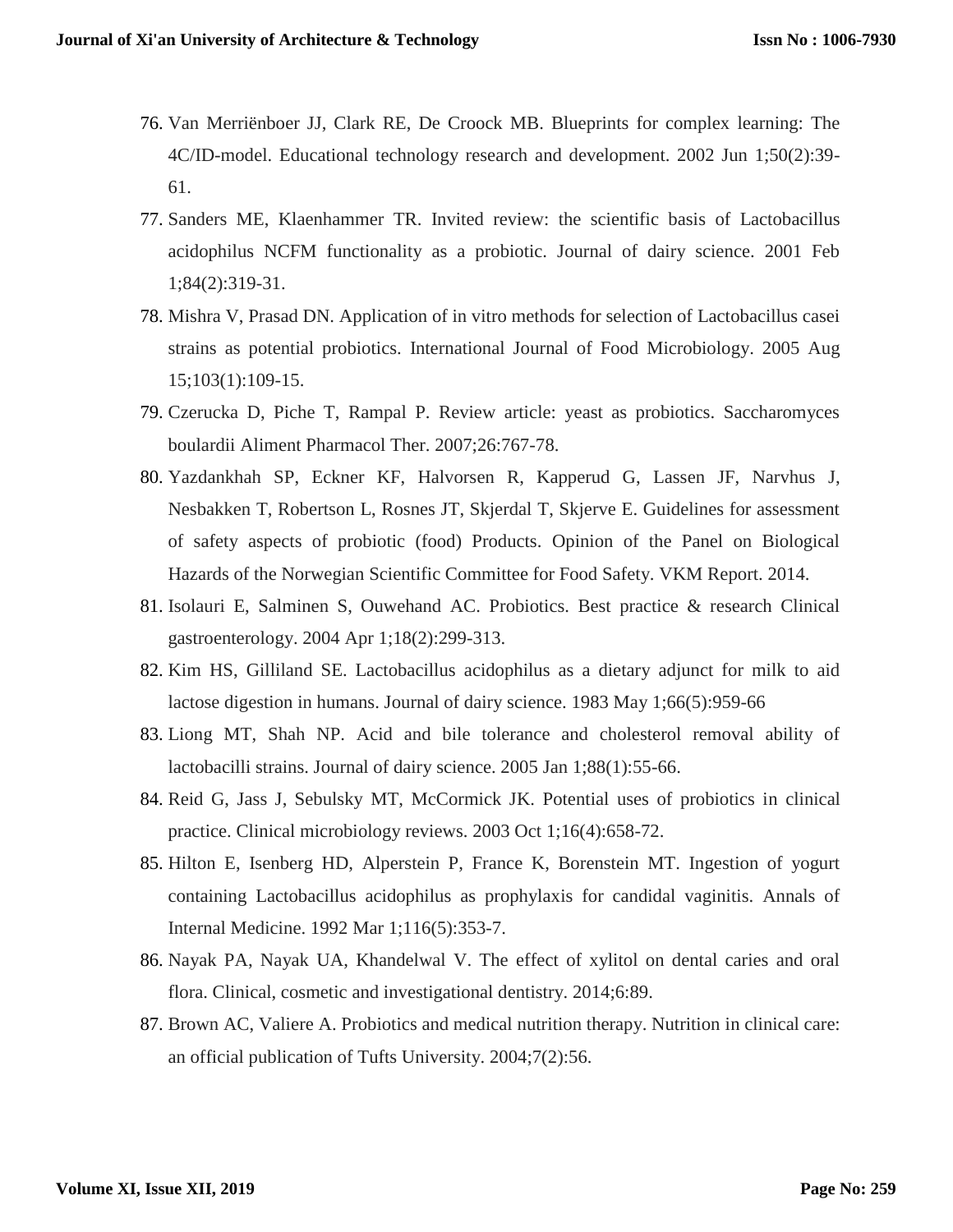- 88. Hill C, Guarner F, Reid G, Gibson GR, Merenstein DJ, Pot B, Morelli L, Canani RB, Flint HJ, Salminen S, Calder PC. Expert consensus document: The International Scientific Association for Probiotics and Prebiotics consensus statement on the scope and appropriate use of the term probiotic. Nature reviews Gastroenterology & hepatology. 2014 Aug;11(8):506.
- 89. Clemente JC, Ursell LK, Parfrey LW, Knight R. The impact of the gut microbiota on human health: an integrative view. Cell. 2012 Mar 16;148(6):1258-70.
- 90. Huse SM, Dethlefsen L, Huber JA, Welch DM, Relman DA, Sogin ML. Exploring microbial diversity and taxonomy using SSU rRNA hypervariable tag sequencing. PLoS genetics. 2008 Nov;4(11).
- 91. Hayes SR, Vargas AJ. Probiotics for the prevention of pediatric antibiotic-associated diarrhea. Explore. 2016 Nov 1;12(6):463-6.
- 92. Hempel S, Newberry SJ, Maher AR, Wang Z, Miles JN, Shanman R, Johnsen B, Shekelle PG. Probiotics for the prevention and treatment of antibiotic-associated diarrhea: a systematic review and meta-analysis. Jama. 2012 May 9;307(18):1959-69.
- 93. Hayes SR, Vargas AJ. Probiotics for the prevention of pediatric antibiotic-associated diarrhea. Explore. 2016 Nov 1;12(6):463-6.
- 94. Steenbergen L, Sellaro R, van Hemert S, Bosch JA, Colzato LS. A randomized controlled trial to test the effect of multispecies probiotics on cognitive reactivity to sad mood. Brain, behavior, and immunity. 2015 Aug 1;48:258-64.
- 95. Wang H, Lee IS, Braun C, Enck P. Effect of probiotics on central nervous system functions in animals and humans: a systematic review. Journal of neurogastroenterology and motility. 2016 Oct;22(4):589.
- 96. Mohammadi AA, Jazayeri S, Khosravi-Darani K, Solati Z, Mohammadpour N, Asemi Z, Adab Z, Djalali M, Tehrani-Doost M, Hosseini M, Eghtesadi S. The effects of probiotics on mental health and hypothalamic–pituitary–adrenal axis: A randomized, double-blind, placebo-controlled trial in petrochemical workers. Nutritional neuroscience. 2016 Nov 8;19(9):387-95.
- 97. Begley M, Hill C, Gahan CG. Bile salt hydrolase activity in probiotics. Appl. Environ. Microbiol.. 2006 Mar 1;72(3):1729-38.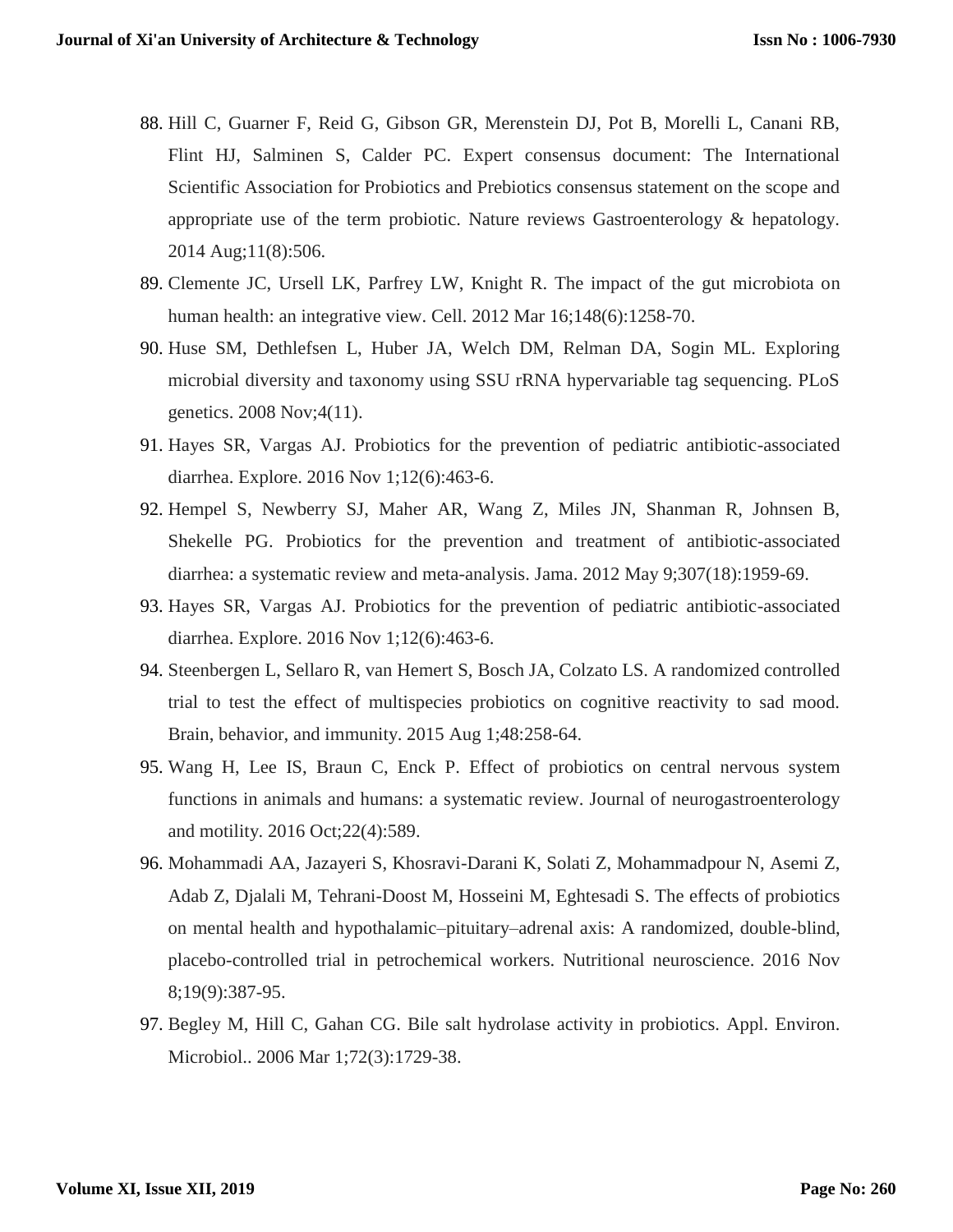- 98. Kumar M, Nagpal R, Kumar R, Hemalatha R, Verma V, Kumar A, Chakraborty C, Singh B, Marotta F, Jain S, Yadav H. Cholesterol-lowering probiotics as potential biotherapeutics for metabolic diseases. Experimental diabetes research. 2012 May 3;2012.
- 99. Kiessling G, Schneider J, Jahreis G. Long-term consumption of fermented dairy products over 6 months increases HDL cholesterol. European journal of clinical nutrition. 2002 Sep;56(9):843-9.
- 100. Khalesi S, Sun J, Buys N, Jayasinghe R. Effect of probiotics on blood pressure: a systematic review and meta-analysis of randomized, controlled trials. Hypertension. 2014 Oct;64(4):897-903.
- 101. Pelto L, Isolauri E, Lilius EM, Nuutila J, Salminen S. Probiotic bacteria downregulate the milk-induced inflammatory response in milk-hypersensitive subjects but have an immunostimulatory effect in healthy subjects. Clinical and experimental allergy: journal of the British Society for Allergy and Clinical Immunology. 1998 Dec; 28(12): 1474-9.
- 102.Boyle RJ, Bath‐Hextall FJ, Leonardi‐Bee J, Murrell DF, Tang ML. Probiotics for treating eczema. Cochrane Database of Systematic Reviews. 2008(4).
- 103.Resta-Lenert S, Barrett KE. Live probiotics protect intestinal epithelial cells from the effects of infection with enteroinvasive Escherichia coli (EIEC). Gut. 2003 Jul 1;52(7):988-97.
- 104.Hao Q, Dong BR, Wu T. Probiotics for preventing acute upper respiratory tract infections. Cochrane Database of Systematic Reviews. 2015(2).
- 105.Stapleton AE, Au-Yeung M, Hooton TM, Fredricks DN, Roberts PL, Czaja CA, Yarova-Yarovaya Y, Fiedler T, Cox M, Stamm WE. Randomized, placebo-controlled phase 2 trial of a Lactobacillus crispatus probiotic given intravaginally for prevention of recurrent urinary tract infection. Clinical infectious diseases. 2011 May 15;52(10):1212-7.
- 106.Ogawa A, Kobayashi T, Sakai F, Kadooka Y, Kawasaki Y. Lactobacillus gasseri SBT2055 suppresses fatty acid release through enlargement of fat emulsion size in vitro and promotes fecal fat excretion in healthy Japanese subjects. Lipids in health and disease. 2015 Dec;14(1):1-0.